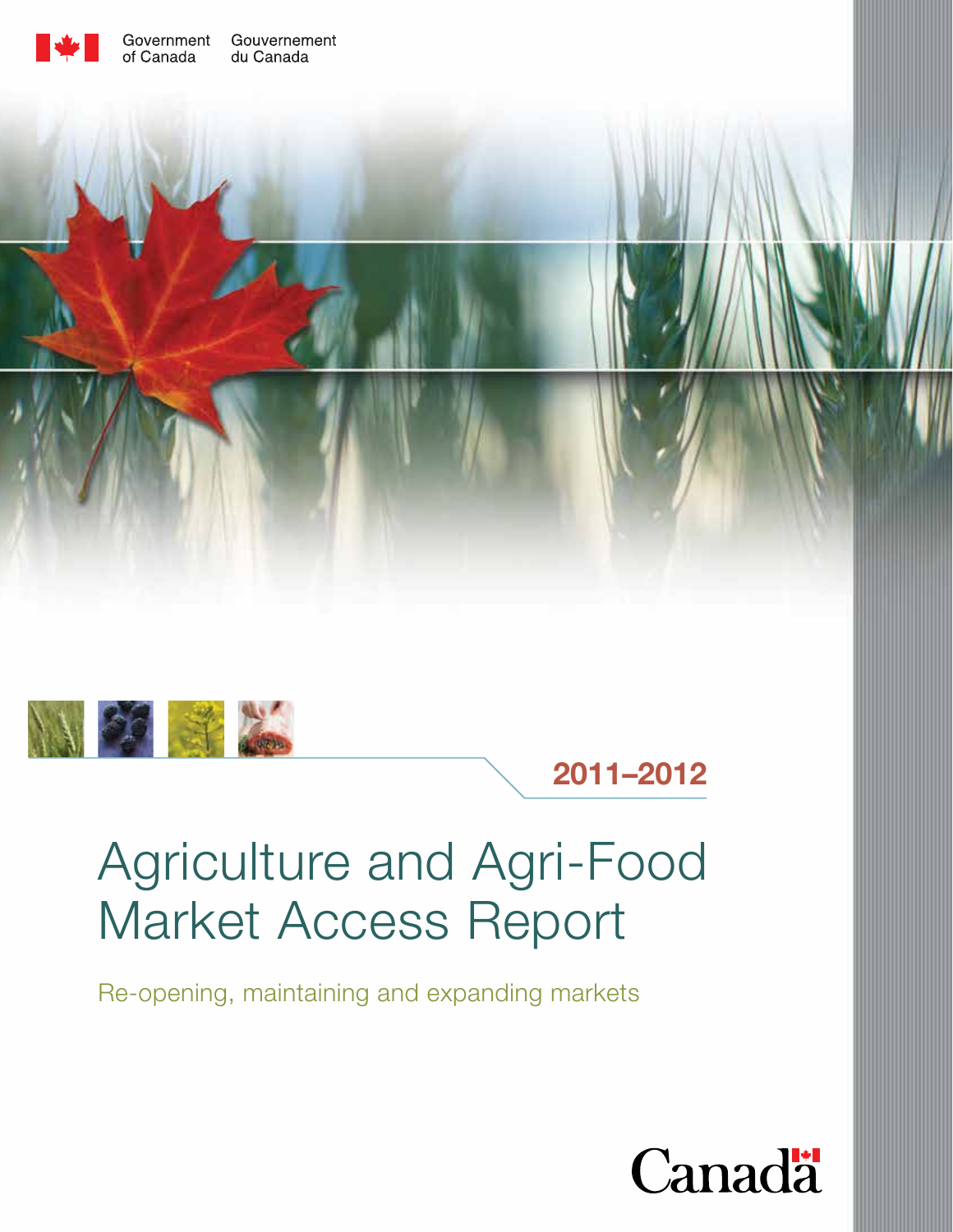# Note to Reader

The statistics, values and other facts contained in this report were sourced from Statistics Canada, Agriculture and Agri-Food Canada, and other government sources, or from private sources as noted. Unless otherwise noted, dollar values are in Canadian dollars.

© Her Majesty the Queen in Right of Canada, represented by the Minister of Agriculture and Agri-Food (2012).

Catalogue No. A71-24/2012 ISBN 1928-8174 AAFC No. 11922B

For more information reach us at www.agr.gc.ca or call us toll-free 1-855-773-0241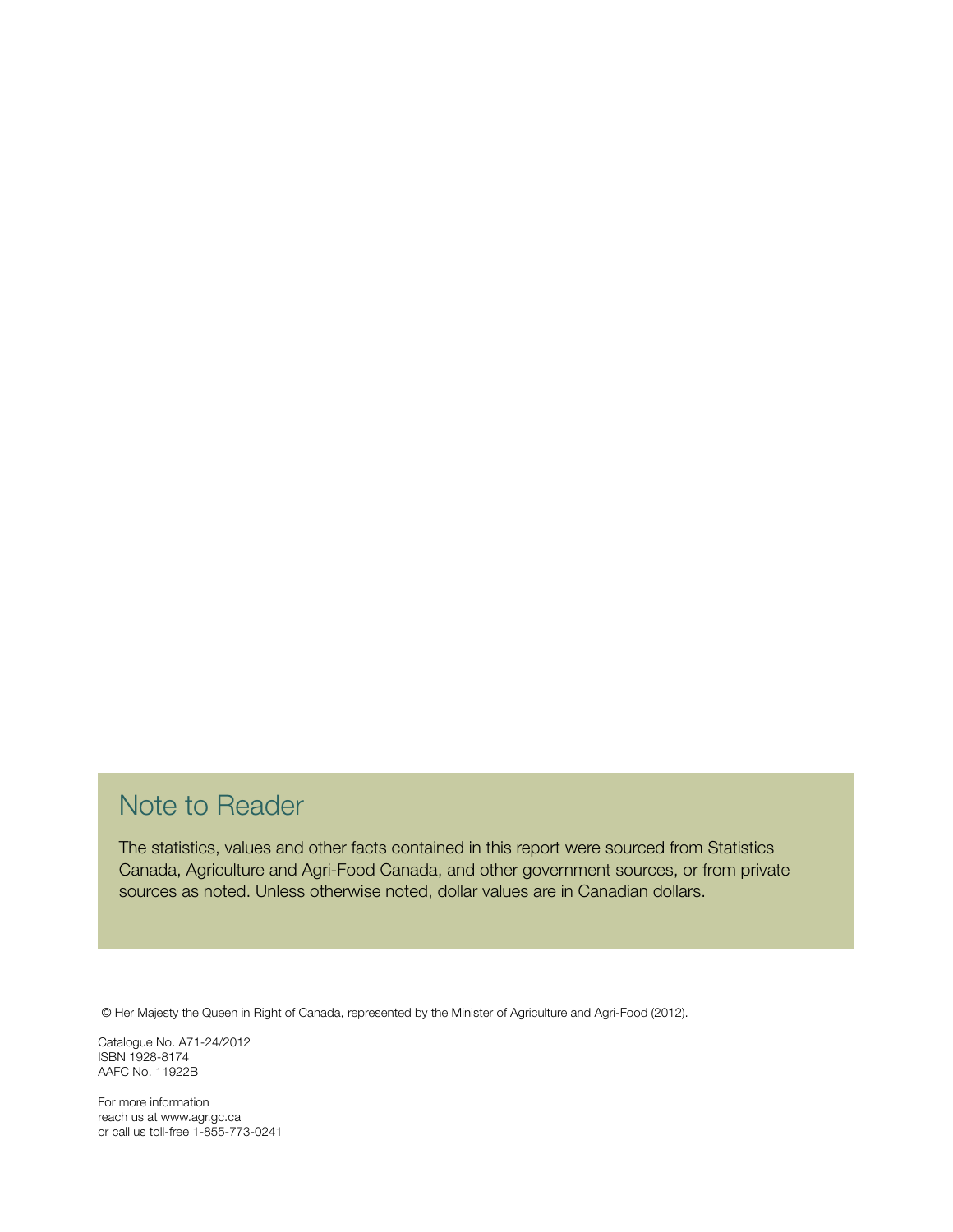# Contents

| Broader Market Access Activities: Highlights from Around the Globe 24 |
|-----------------------------------------------------------------------|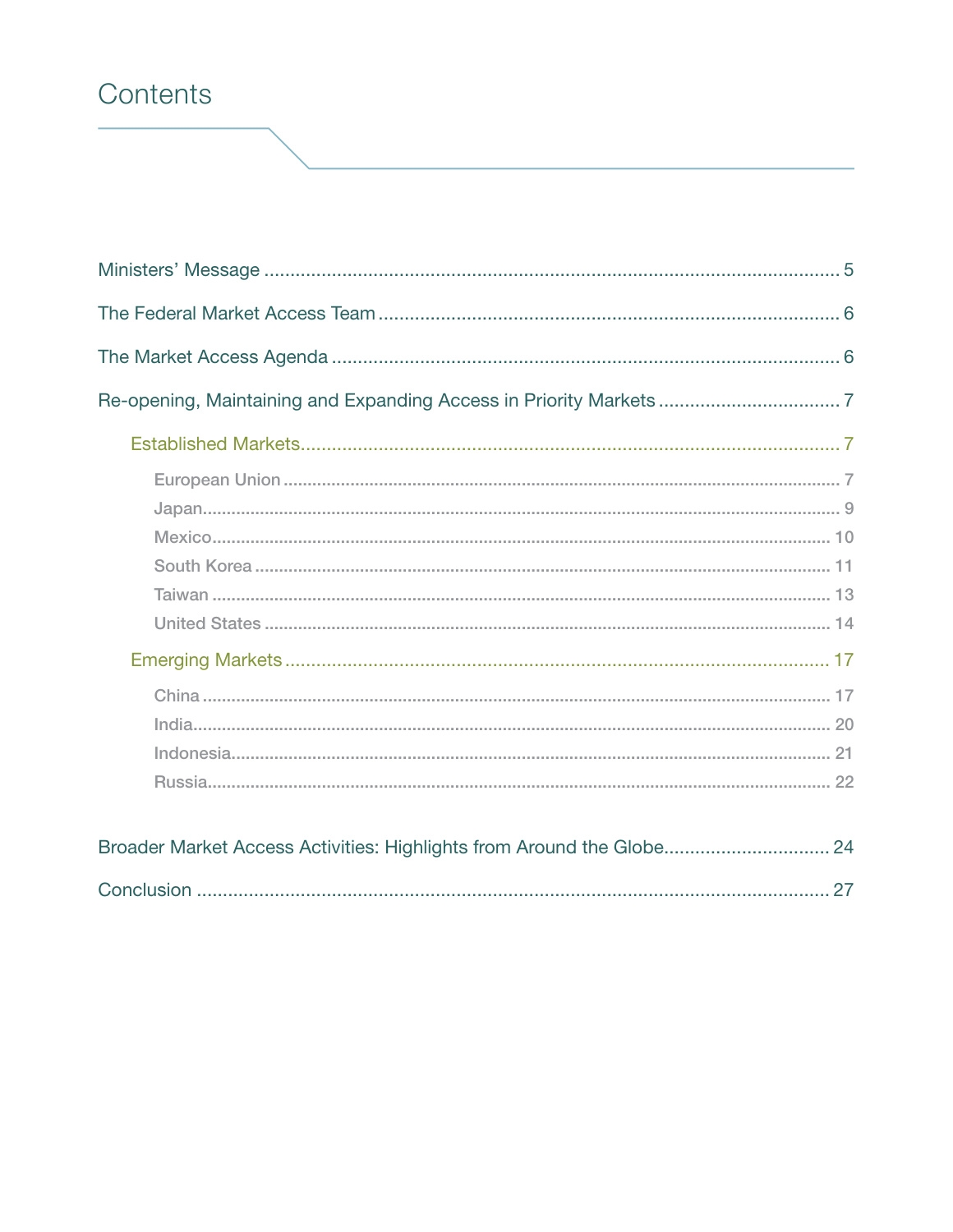



































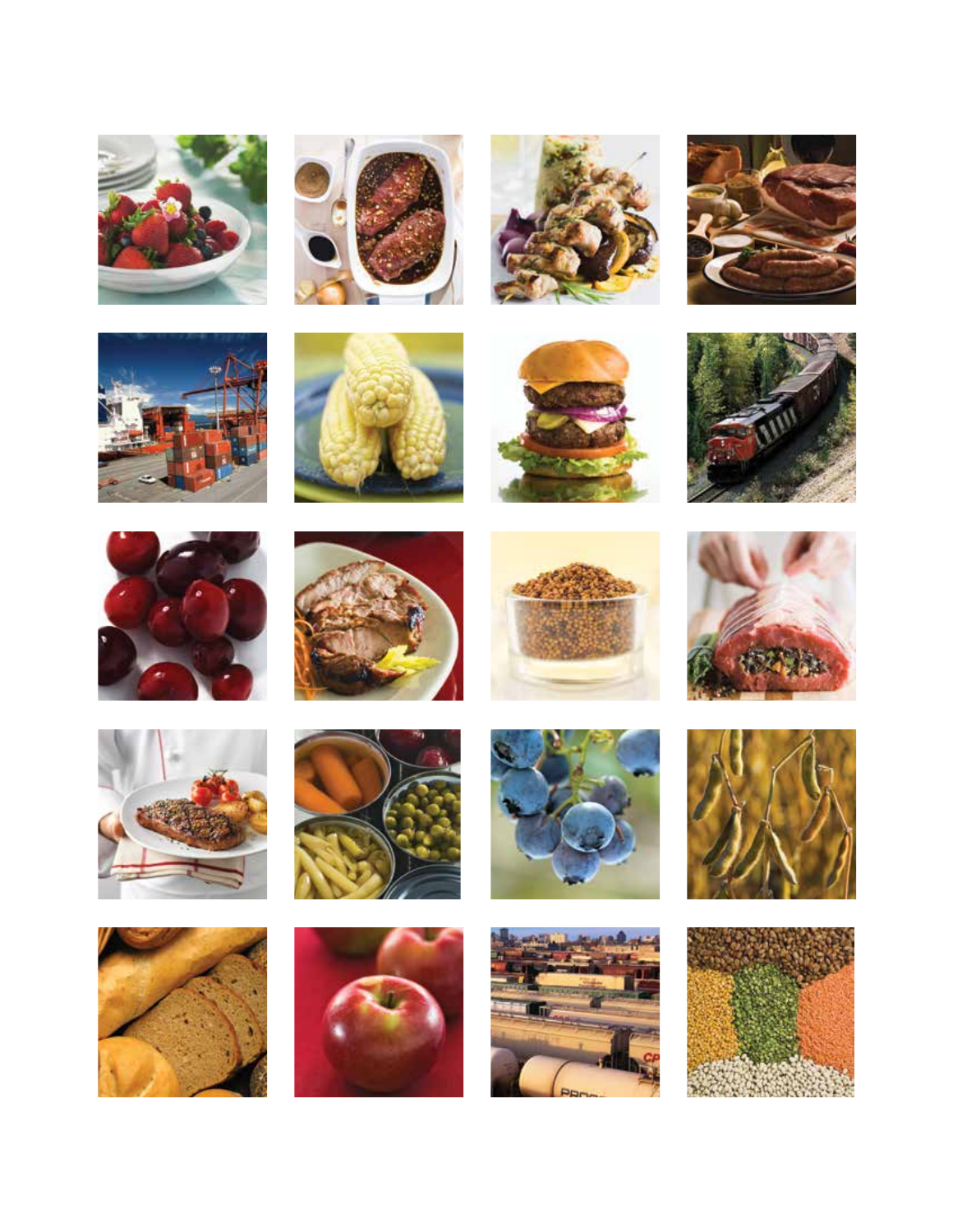# MINISTERS' MESSAGE

The Government of Canada is undertaking the most ambitious trade expansion plan in Canadian history. We are working hard to open new export markets in the world's emerging major economies while continuing to strengthen and expand existing trade relationships. More exports mean more jobs for Canadians and sustainable long-term growth for Canada.

Re-opening, maintaining and expanding market access for Canadian agriculture and agri-food products is an important part of our plan. With annual exports worth over \$40 billion in 2011, the agriculture and agri-food sector is a key driver of Canada's economy. Improving market access for Canadian agriculture and agri-food products benefits not only Canada's hard working agricultural producers and their families, but also all Canadians.

We are pleased to present the *Agriculture and Agri-Food Market Access Report 2011–2012.* The Report demonstrates how Agriculture and Agri-Food Canada, the Canadian Food Inspection Agency and Foreign Affairs and International Trade Canada, in headquarters and at our missions abroad, work closely with industry and with the provincial and territorial governments to re-open, maintain, and expand markets for Canadian agricultural products.

Together, we work to ensure our farmers, food processors and exporters can deliver their high-quality products to consumers around the world. Through trade missions and agricultural cooperation, we are deepening and strengthening Canada's trading relationships. Through the negotiation of free trade agreements with key markets, we are seeking to create predictable and level trading environments. We work to overcome trade restrictive measures and trade obstacles, while promoting science-based approaches.

Whether it is beef, pork, canola, wheat, pulses, animal genetics or any of the other numerous agriculture and agri-food products exported by Canadian producers and processors, we are committed to continuing these and other market access efforts to improve opportunities and profitability for the entire sector.



The Honourable Gerry Ritz Minister of Agriculture and Agri-Food



The Honourable Ed Fast Minister of International Trade and Minister for the Asia-Pacific Gateway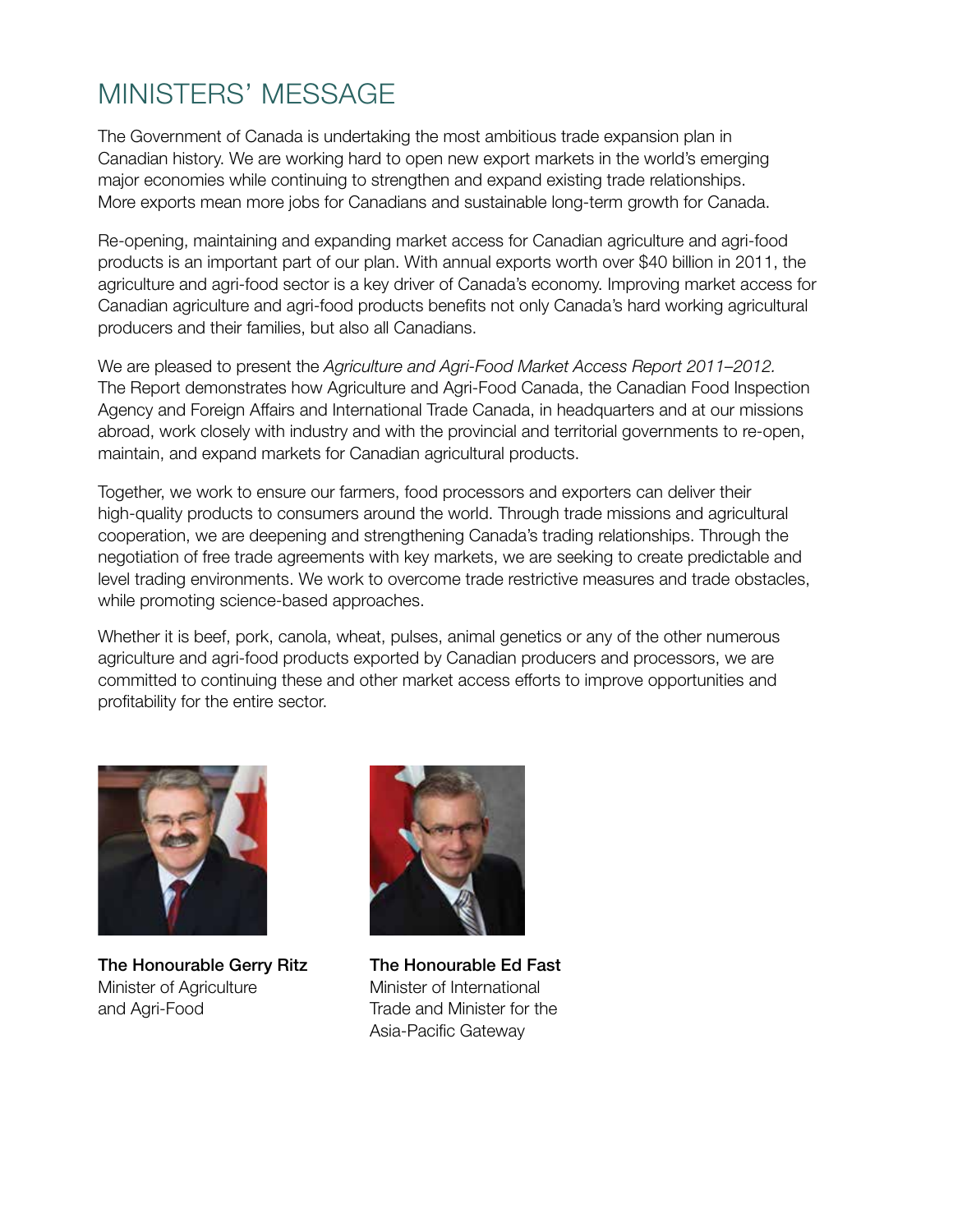# THE FEDERAL MARKET ACCESS TEAM

The Federal Market Access Team, comprised of Agriculture and Agri-Food Canada (AAFC), the Canadian Food Inspection Agency (CFIA) and Foreign Affairs and International Trade Canada (DFAIT), works in Canada and at our missions abroad, taking a collaborative approach to advancing Canadian interests abroad. The Federal Market Access Team works closely with industry stakeholders to re-open, maintain, and expand international markets for the Canadian agriculture and agri-food sector. Joint government-industry efforts enable faster identification of market access issues, which are pursued aggressively and strategically to improve profitability, competitiveness, and trade opportunities. The Federal Market Access Team draws on perspectives and interests of Canadian agricultural stakeholders to help focus market access efforts, set priorities, and allocate resources on the markets and cross-commodity market access issues that have the greatest potential.

# THE MARKET ACCESS AGENDA

Ten priority markets were the focus of the Federal Market Access Team for the period of April 2011 to June 2012. They were selected based on consultations with industry stakeholders, the provinces and territories, and an analysis of economic values and market potential.

Each priority market offers feasible, achievable, and substantial market access opportunities, with benefits across Canadian sectors and regions (recognizing that each sector and region has its own unique priorities and challenges).

In addition to the ten priority markets, the Federal Market Access Team also worked to re-open, maintain, and expand market access in line with the Government's free trade agreements and negotiations, to ensure maximum gains and meaningful access from these initiatives, as well as in many other markets worldwide, where significant opportunities arise.

The ten priority markets include both established markets and emerging markets.

**Established markets** are mature markets with existing and successful networks of government and non-government contacts and mechanisms for dealing with market access issues. These markets are also defined by strong commercial ties with Canada. The established markets are: Taiwan, the European Union, Japan, Mexico, South Korea, and the United States.

**Emerging markets** have high economic potential – gross domestic product (GDP) growth greater than 5% – but commonly present higher commercial risks for industry. The emerging markets are: China, India, Indonesia, and Russia.

For each priority market, this report provides a brief profile of the market and its importance to the Canadian agriculture and agri-food sector. It also summarizes the Team's key market access achievements during the reporting period and identifies the major market access issues still to be addressed. In addition, five "success stories" provide a more in-depth look at the major accomplishments achieved through the efforts of the Federal Market Access Team in collaboration with industry and the provinces and territories.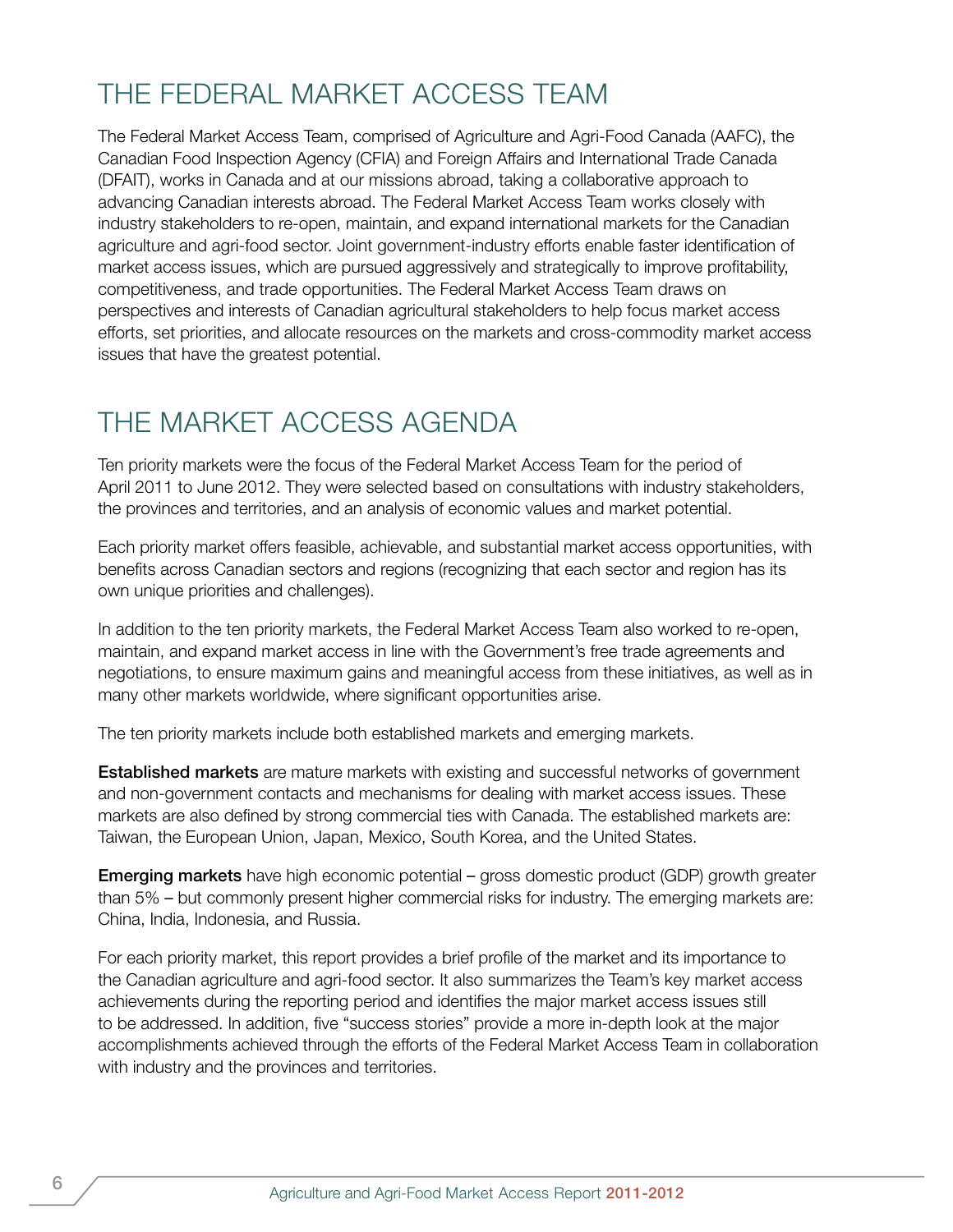# RE-OPENING, MAINTAINING AND EXPANDING ACCESS IN PRIORITY MARKETS

# ESTABLISHED MARKETS



# EUROPEAN UNION

# **Background**

The European Union (EU) is the world's largest single common market, foreign investor, and trader. It comprises 27 member states with a total population of nearly 500 million and a GDP of just under US\$17.6 trillion in 2011. Agriculture represented 1.8% of the EU's GDP.

In 2011, the EU was Canada's second largest trading partner, and Canada's agri-food exports to the EU were valued at \$2.7 billion. Top exports were soybeans, durum wheat, canola oil, canola seed, common wheat, corn, and lentils.

The Canada-EU trade relationship is a priority for the Government of Canada. The Government is currently working to conclude negotiations toward a Comprehensive Economic and Trade Agreement with the EU. While Canada has had significant success in resolving key market access issues with the EU, there are a number of outstanding issues, including: the EU's strict zero-tolerance policy for low level presence (LLP) of EU-unapproved genetically modified (GM) events in food products; the ban on the feed additive ractopamine, which affects Canadian pork and beef exports; a lack of acceptance of decontamination methods approved in Canada for beef; and the lack of recognition of the equivalency of Canadian inspection systems for meat.

# Market Access Accomplishments

### Beef

- In January 2012, the EU accepted the amendments to the Canadian hormone-free certification program. Developed in collaboration with the Canadian industry, the protocol should help streamline operations and increase the competitive position of Canadian beef exporters.
- In March 2012, the European Parliament agreed to raise the high-quality most-favoured-nation (MFN) beef tariff rate quota (TRQ) for hormone-free beef, negotiated by Canada and the U.S. in late 2010, from 20,000 tonnes to 48,200 tonnes by August 2012. This increase creates the potential for enhanced economies of scale for exporters and a more predictable trading environment as the likelihood of the quota reaching its threshold is reduced.

# **Canola**

 In September 2011, AAFC provided remote sensing data to enable certified exporters to comply with the EU's Renewable Energy Directive, thus maintaining access to the EU biofuel market.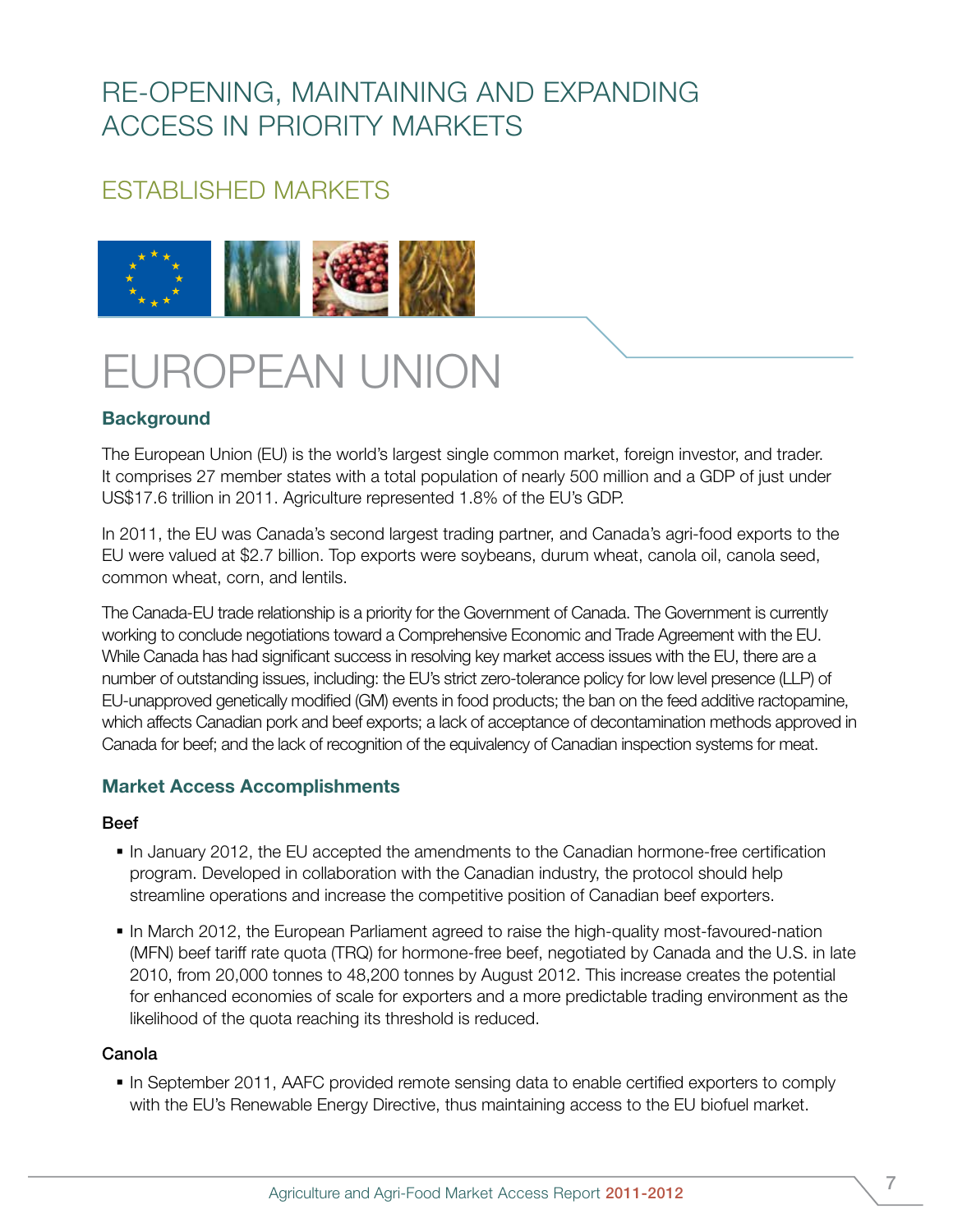From 2010 to 2011, exports of Canadian canola seed to the EU increased from \$59 million to \$200 million and exports of crude canola oil increased from \$24 million to \$221 million.

## Country-of-Origin Labelling

In July 2011, the EU agreed to continue to exclude food from the expanded list of items under mandatory country-of-origin labelling (COOL) requirements.

## **Cranberries**

 The EU agreed to continue the tariff exemption on imported cranberries used for mixing with other berries and nuts. This follows information exchanges with the European industry as a result of an EU proposal to re-apply a derogated 17% tariff. Exports exceeded \$9 million in 2011.

### Lentils

In April 2012, the EU adopted a maximum residue limit (MRL) of 10 ppm for glyphosate (Roundup™) on lentils. This resolves a market access issue that arose in February 2011 and ensures continued market access for exports worth over \$103 million in 2010.

## Live Sheep and Goats

 In June 2012, under the Canada-EU Veterinary Agreement, the EU recognized Canada as a country having an official brucellosis-free status for the purposes of export. This decision facilitates the export of live sheep and goats and their genetics.

### Organic products

In June 2011, Canada-EU recognition of equivalency of organic products was published in the *EU Official Journal*, thereby formally recognizing the Canadian Organic Regime as equivalent to the EU system, with the exception of processed food products containing ingredients not grown in Canada. The Canadian organic industry estimates that approximately \$46 million in Canadian organic goods and products are exported to the EU annually.

### Plant biotechnology

- In June 2011, the EU adopted a "technical solution" for feed on LLP of GM events that are approved in other countries but not yet in the EU. This is an important first step toward ensuring predictability in trade for Canadian exports of grains, pulses, and oilseeds; however, it is not riskbased and only covers events that are in the queue for approval in the EU.
- In December 2011, the EU agreed to extend authorizations for LLP of three discontinued GM canola events that may be present at very low levels in Canadian grain shipments. This will help to secure continued access and reduce uncertainty for Canadian grain, pulse, and oilseed exports to the EU, which were worth over \$1.5 billion in 2011.

### Wheat

In August 2011, the EU recognized Canada's sampling and testing methods for wheat (ochratoxin-A) and removed the requirement for additional testing at destination. This acceptance of pre-export inspection provides more certainty for Canadian exporters.

- Canadian grain, pulse, and oilseed exports to the EU were worth over \$1.5 billion in 2011.
- Approximately \$46 million in Canadian organic goods and products are exported to the EU annually.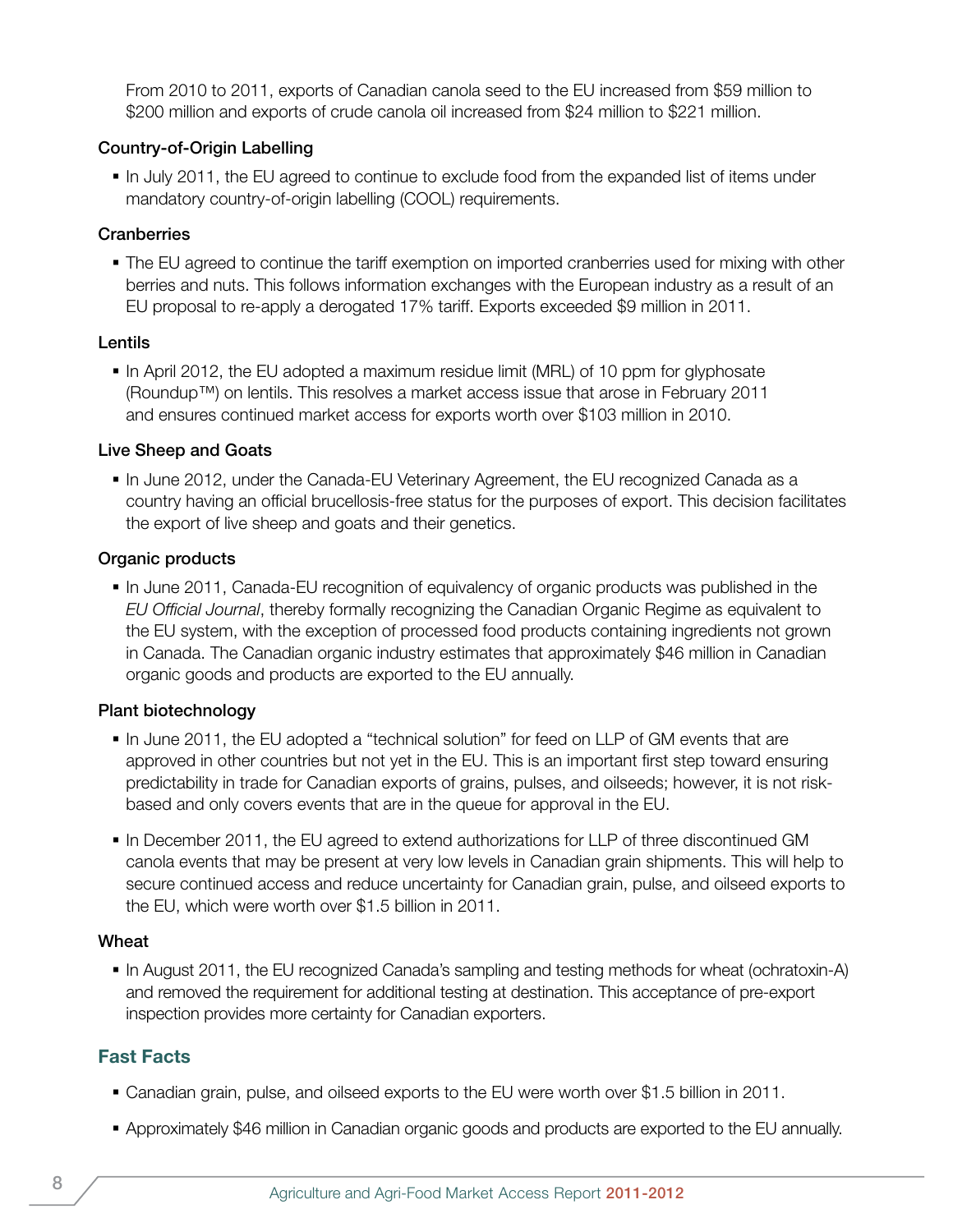



# **Background**

Japan, with a population of over 127 million, is the world's third largest economy. Japan's GDP increased by 4% between 2009 and 2010; however, it dipped slightly in 2011 to US\$5.8 trillion. Agriculture accounts for 1.2% of Japan's GDP. Japan relies on imports for 60% of its food intake, and this figure has been growing over the past five years.

Japan is Canada's largest overseas agri-food market with \$3.7 billion in exports in 2011. This represented a 24% increase over 2010. In 2011, Canada's top agri-food exports to Japan were canola seed, pork, wheat, and soybeans.

Canada is committed to deepening economic ties with Japan by ensuring that trade flows freely between the countries. Canada and Japan recently launched negotiations toward a comprehensive and high-quality free trade agreement. Market access issues include expansion of access for beef to include beef derived from animals over 20 months of age, access for fresh greenhouse peppers from British Columbia, and organic equivalency.

## Market Access Accomplishments

### **Poultry**

 In May 2011, Japan lifted all avian influenza-related restrictions on Canadian poultry, which restored access to this significant market. In 2009, the last full year in which Canada had unrestricted access, Canada exported \$11.7 million of poultry products to Japan.

- In 2011, Canada's exports of beef under 21 months of age to Japan totalled \$66 million.
- In 2011, Japan was Canada's second largest export market for pork and pork products, exporting nearly \$900 million.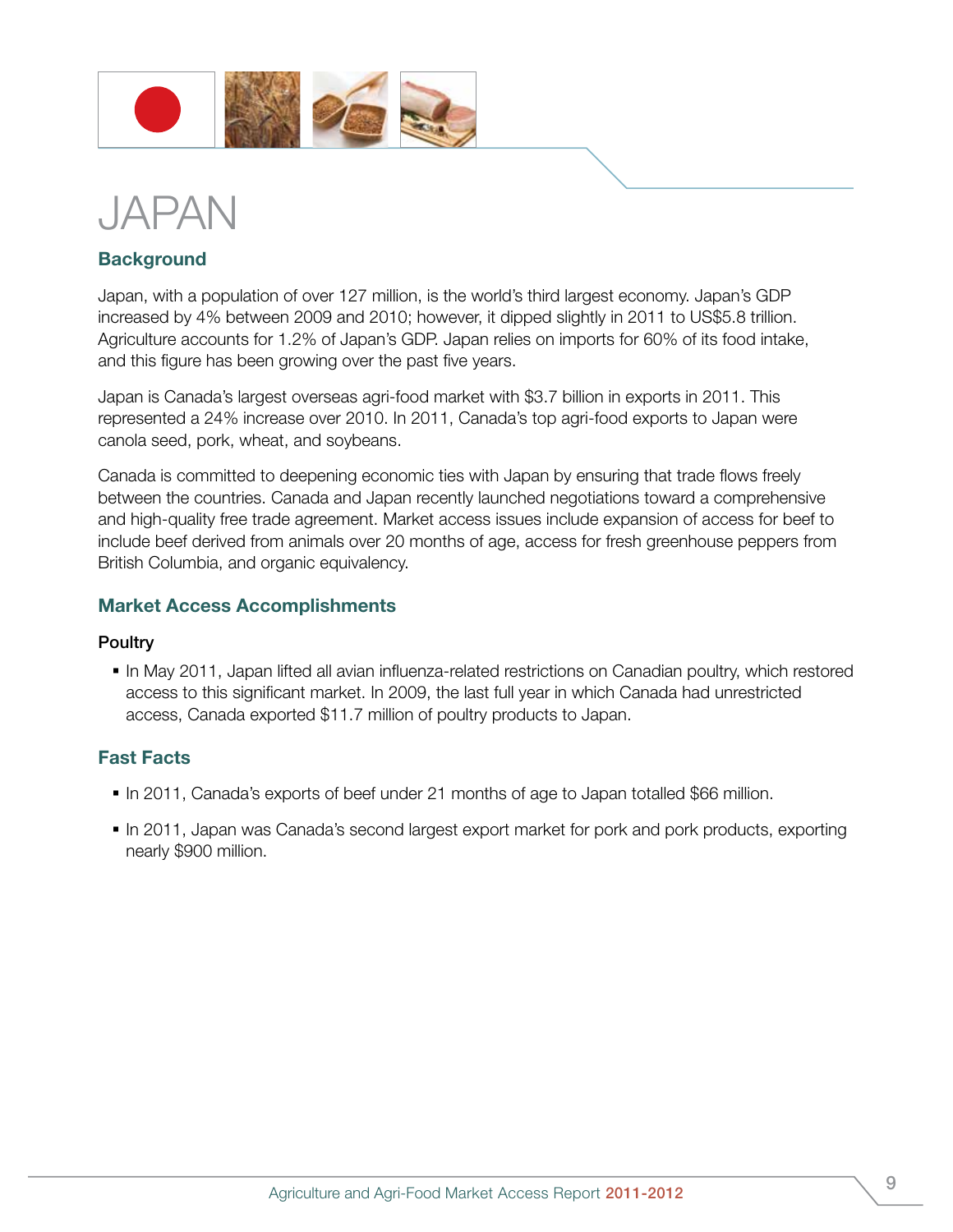

# MEXICC

# **Background**

Mexico, with a population of almost 110 million, had a GDP (PPP) of US\$1.1 trillion in 2011, of which the agriculture sector accounted for 3.8%.

Mexico is the world's 13<sup>th</sup> largest importer of agri-food products, and Canada is among its most important suppliers. In 2011, Mexico was Canada's fourth largest export market for agri-food products, with exports valued at \$1.72 billion. Canada's top five exports to Mexico in 2011 were canola seed, non-durum wheat, fresh boneless beef, canola oil, and canary seed.

Canada-Mexico bilateral agriculture and agri-food trade has been increasing steadily since the North American Free Trade Agreement (NAFTA) came into effect in 1994. Canada continues to work to resolve market access issues with Mexico, including the BSE ban on beef derived from animals over 30 months; certification for shipments of small ruminants; and avian influenza restrictions on poultry meat.

- $\blacksquare$  Mexico is the world's 13<sup>th</sup> largest importer of agri-food products.
- In 2011, Canadian canola seed and canola oil exports to Mexico were valued at more than \$900 million.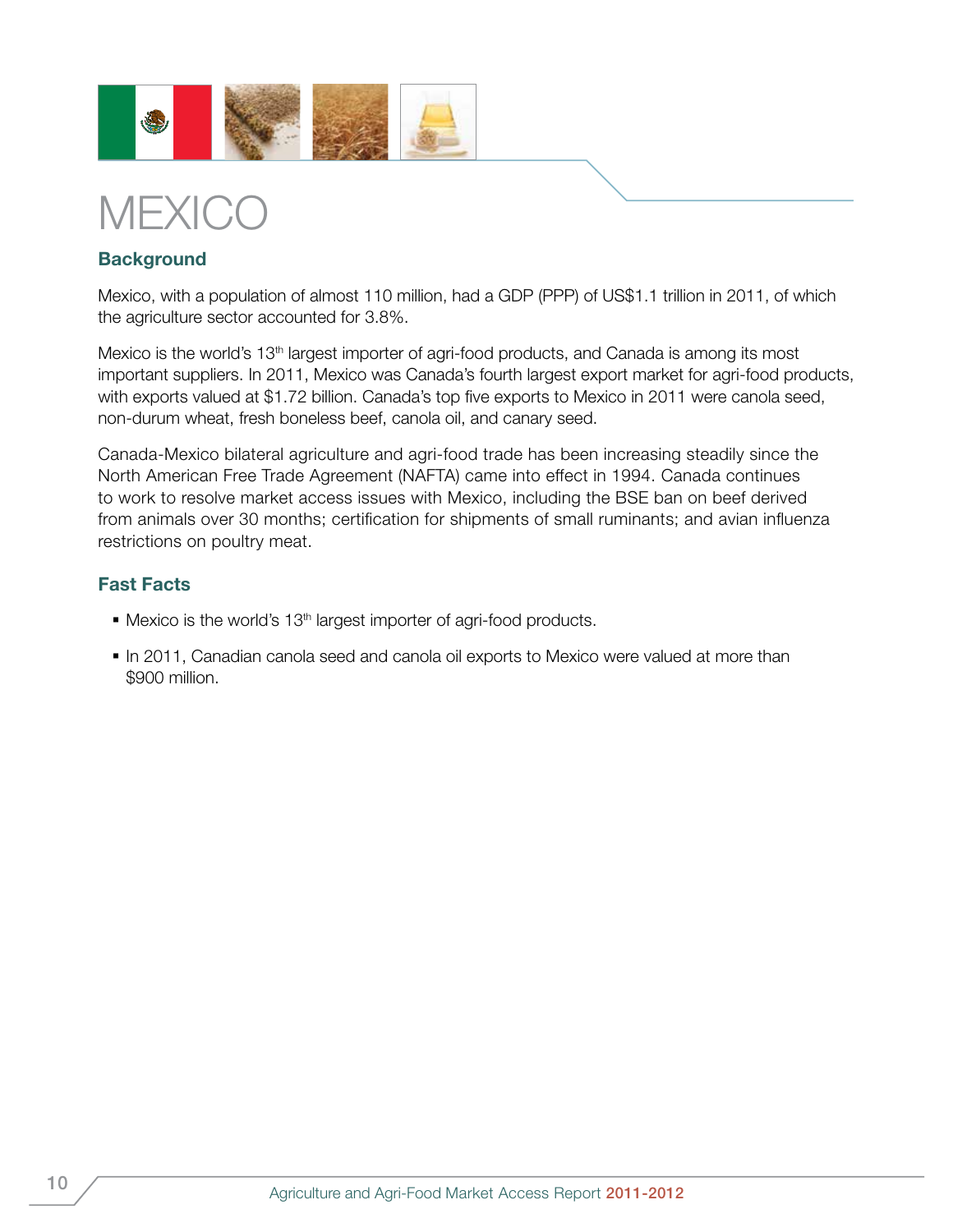

# **JUTH KOREA**

# **Background**

South Korea, with a population of 49 million, had a GDP of US\$1.1 trillion in 2011, of which the agriculture sector accounted for 2.6%.

In 2011, South Korea was the fifth largest market for Canadian agri-food, with exports totalling just over \$1 billion. The top five Canadian agricultural exports to South Korea in 2011 were non-durum wheat, frozen pork, crude canola oil, fresh pork, and mink fur skins.

A stronger commercial relationship with South Korea is a priority for the Canadian government. The restoration in January 2012 of access for Canadian beef from animals under 30 months (UTM) of age strengthened trade relations and provided momentum to re-engage in discussions toward a free trade agreement. Canada continues to work to resolve market access issues with South Korea, such as treatment of organic products; labelling standards for GM foods; renegotiation of conditions for the export of Canadian tallow; and access for fresh and chilled blueberries.

# Market Access Accomplishments

### Beef

In January 2012, after more than eight years, access for Canadian UTM beef to the South Korean market was restored. The Canadian beef industry estimates that with restored access, Canadian producers' annual sales could reach \$30 million by 2015.

### Canola Oil

In early 2012, South Korea harmonized its tariff rates for refined edible oils, placing refined canola oil on par with competing refined edible oils, including soybean oil. Total exports of Canadian canola oil to South Korea were valued at \$82 million in 2011.

### Cattle genetics

 In April 2011, at Canada's request, South Korea approved the use of an alternative antibiotic for the treatment of embryo donor cattle in the health certificate for Canadian bovine embryos. In 2011, Canadian exports of bovine embryos to South Korea were worth \$440,000.

# Fast Facts

In 2011, Canadian exports of pork (fresh and frozen) to South Korea were valued at over \$200 million.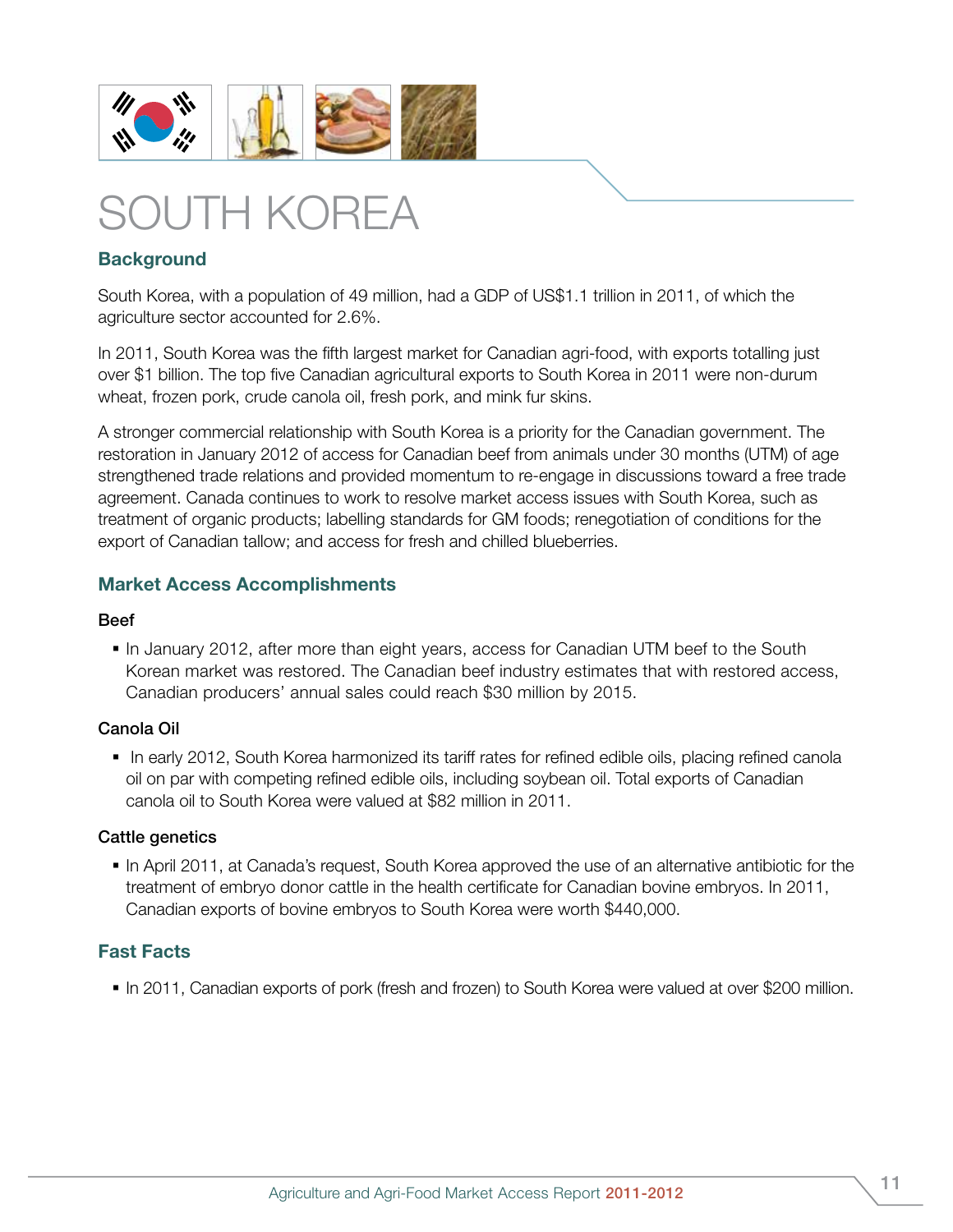# Success Story: Sustained Government-Industry Effort Re-opens South Korea to Canadian Beef



In May 2003, South Korea banned Canadian beef and beef products in response to Canada's first case of bovine spongiform encephalopathy (BSE). South Korea was Canada's fourth biggest beef market in 2002, so restoring access to this important market was an immediate priority for the Government of Canada.

With a stalled bilateral process, Canada decided to challenge Korea at the World Trade Organization (WTO), the formal dispute settlement body for trade, and submitted formal request in 2009.

"But we didn't sit back idly as the WTO process unfolded," said Jim Laws, Executive Director of the Canadian Meat Council. "Instead, government and industry continued to underscore the fact that Canadian beef met or exceeded internationally recognized standards as set by the World Organisation for Animal Health (OIE). And we continued to emphasize the high-quality and safety of Canadian beef."

The Federal Market Access Team's efforts to continue bilateral talks throughout the ongoing WTO process resulted in a successful bilateral agreement. In January 2012, Canada regained access to the South Korean market for UTM beef and beef products. With access effectively restored, Canada requested termination of the WTO proceedings in June 2012.

Producers across the country welcomed the news that the lucrative South Korean market – the last significant Asian market to lift the ban on Canadian beef – was once again open to Canadian beef. According to John Masswohl, Executive Director, International Relations, Canadian Cattlemen's Association, "This restored access could equal more than \$30 million for Canadian beef producers by 2015." By mid-June 2012, more than 30 commercial beef shipments from Canada had cleared South Korean customs.

The restoration of market access for Canadian beef to South Korea paves the way for additional talks on outstanding trade issues.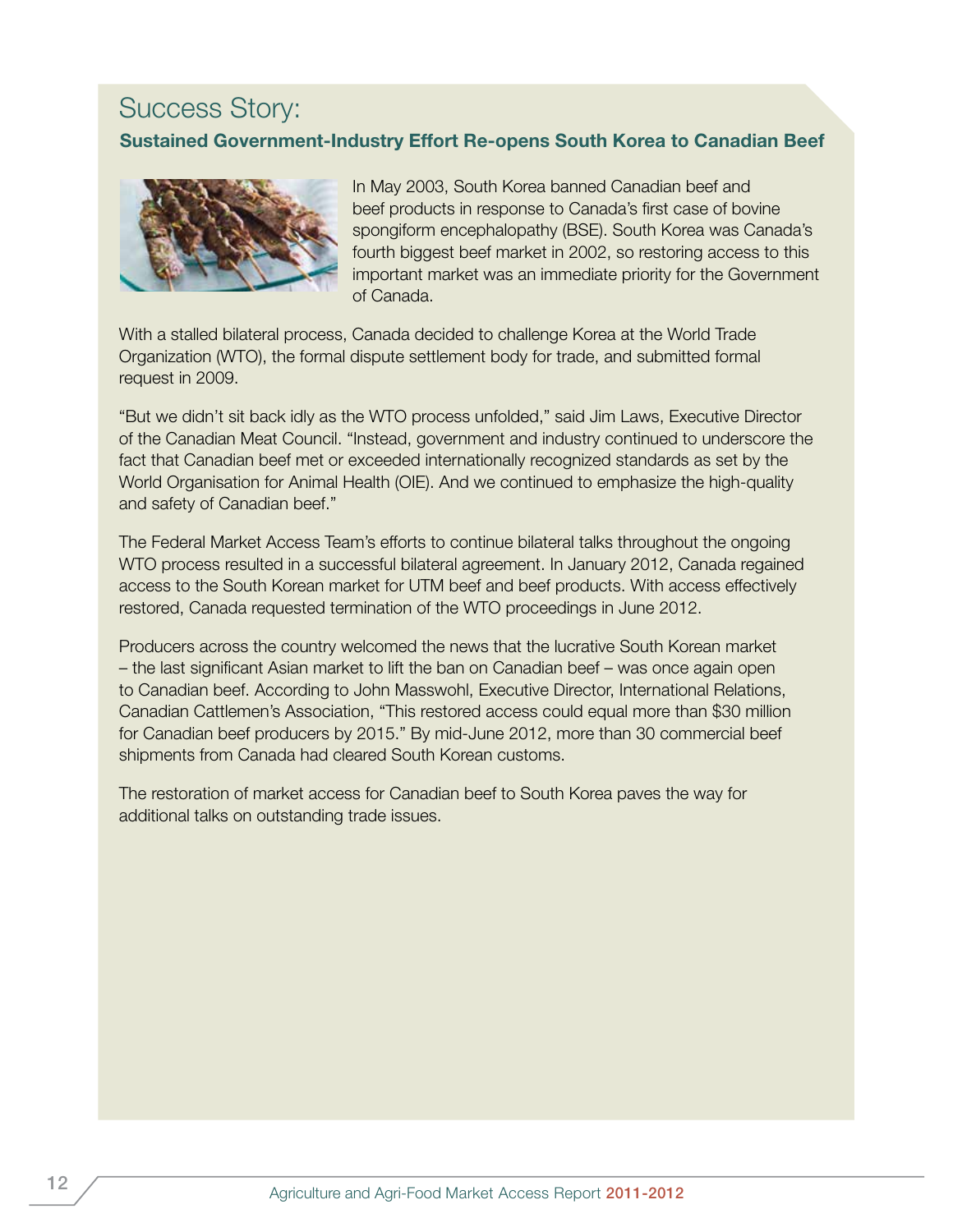



# **Background**

Taiwan, with a population of over 23 million people, had a GDP of US\$500.8 billion in 2011, of which the agricultural sector accounted for 1.32%.

In 2011, Canada's agri-food exports to Taiwan were valued at almost \$204 million. The top five agri-food exports were frozen pork, beef hides, canola oil, prepared foods, and frozen chicken.

In 2011, Taiwan's GDP grew at 4.4%. This rapid economic growth is expected to continue, creating increased demand for meat, dairy products, and alcohol. Much of this growing demand is expected to be supplied by imports.

The Government of Canada continues to work to resolve market access issues, such as access for poultry products; expanded beef access; bovine embryos; and fresh apples.

# Market Access Accomplishments

### Bovine Genetics

 In August 2011, following approval of the sample certificate provided by the CFIA, Canada gained access for foetal bovine serum (FBS) to Taiwan. Canada is one of a few suppliers of FBS to the Taiwanese market.

### **Poultry**

 In June 2011, Canadian and Taiwanese authorities reached agreement on an export certificate allowing most poultry product exports to resume. Canada exported \$16.8 million in poultry products to Taiwan in 2011.

- In 2011, Taiwanese global imports of pork, beef, and poultry totalled \$854 million.
- Canada's top agri-food exports to Taiwan were pork, beef hides, canola oil, prepared foods, and frozen chicken.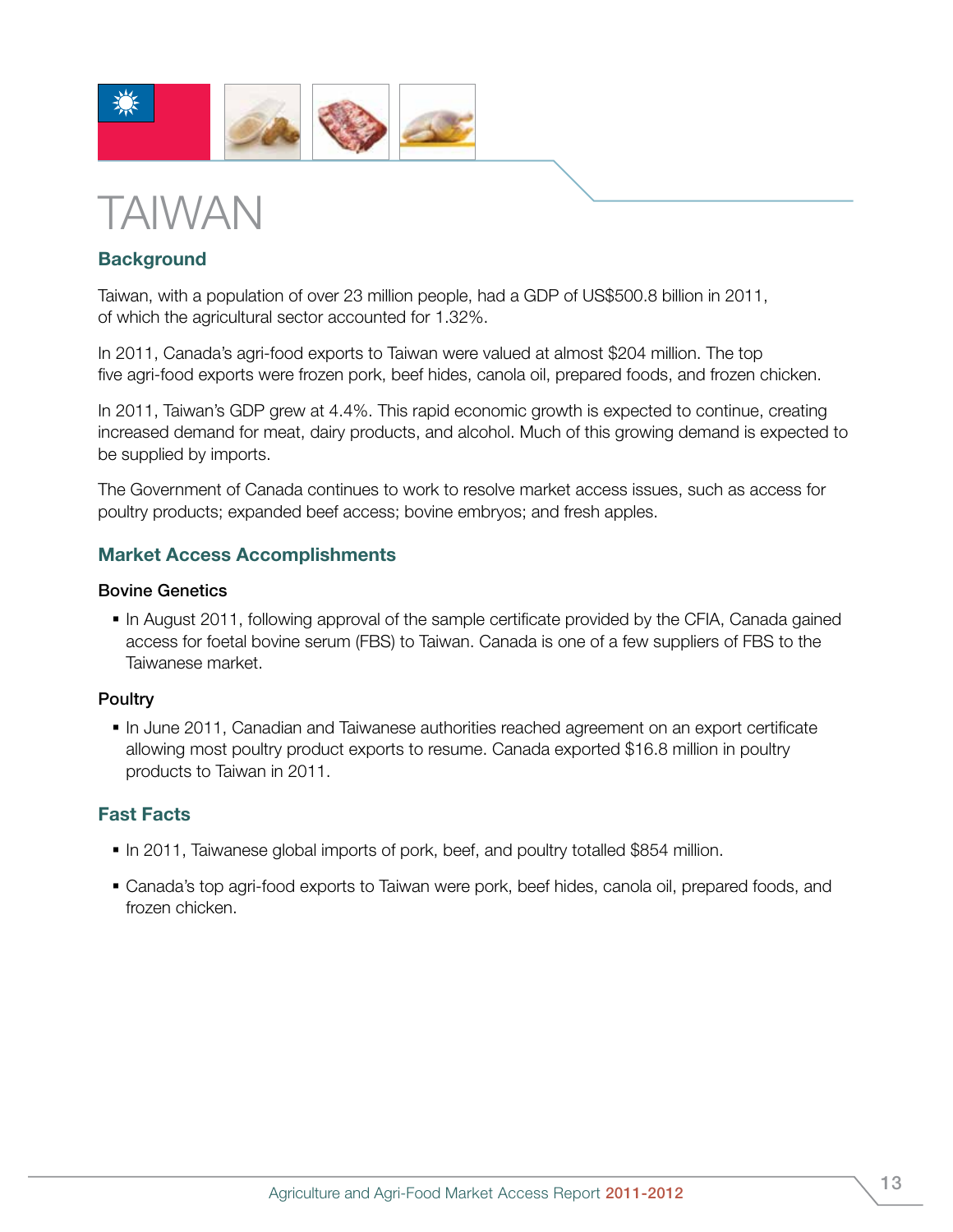

# UNITED STATES

# **Background**

The United States, with a population of over 311 million people, is the world's largest economy. In 2011, the U.S. GDP was US\$15.1 trillion, of which agriculture accounted for 1.2%.

Canada and the U.S. are each other's most important trading partner and enjoy the largest bilateral trading relationship in the world. Since the implementation of the Canada-U.S. Free Trade Agreement and the North American Free Trade Agreement, two-way trade in goods and services has almost tripled. In 2011, our bilateral trade in goods and services was \$708 billion. In 2011, Canada exported over \$19.5 billion in agri-food products to the U.S. accounting for almost half of all Canadian agri-food exports. Canada's top agri-food exports to the U.S. are live cattle, fresh boneless beef, baking-related goods, canola oil, and frozen potatoes.

Released in December 2011, the Canada-U.S. Regulatory Cooperation Council (RCC) Joint Action Plan sets out 29 initiatives – 10 of which are agriculture and food related – where the two countries will seek greater alignment in their regulatory approaches. The RCC focuses on three areas within the agriculture and food sector: food safety, agricultural production, and marketing. Increased regulatory cooperation in this sector will help make it easier to conduct business between Canada and the U.S., thereby enhancing two-way trade in agriculture and agri-food products.

The Government of Canada continues to work to resolve market access issues with the U.S. and to minimize the impact of U.S. litigation, regulations, and legislation. Areas of focus include:

- Continued regulatory alignment through the RCC and the Beyond the Border Initiative.
- **-** Removal of BSE restrictions still being applied to small ruminants for breeding purposes; litigation concerning the BSE Second Rule and exports of beef derived from cattle over 30 months of age; and the anticipated finalization of the BSE Comprehensive Rule, which would bring all BSE-related measures into one area of the Code of Federal Regulations.
- **Monitoring of the U.S. Food Safety Modernization Act, which includes provisions for tightening** oversight of domestic and imported food.

# Market Access Accomplishments

### **Canola**

- In August 2011, the last remaining Canadian canola meal processing plant was removed from the U.S. Food and Drug Administration's (FDA) Import Alert List.
- In September 2011, Canada's petition to the U.S. Environmental Protection Agency (EPA) to allow the U.S. Renewable Fuel Standard (RFS2) program to accept an aggregate approach rather than land-use recordkeeping was approved. This provides Canadian biofuels and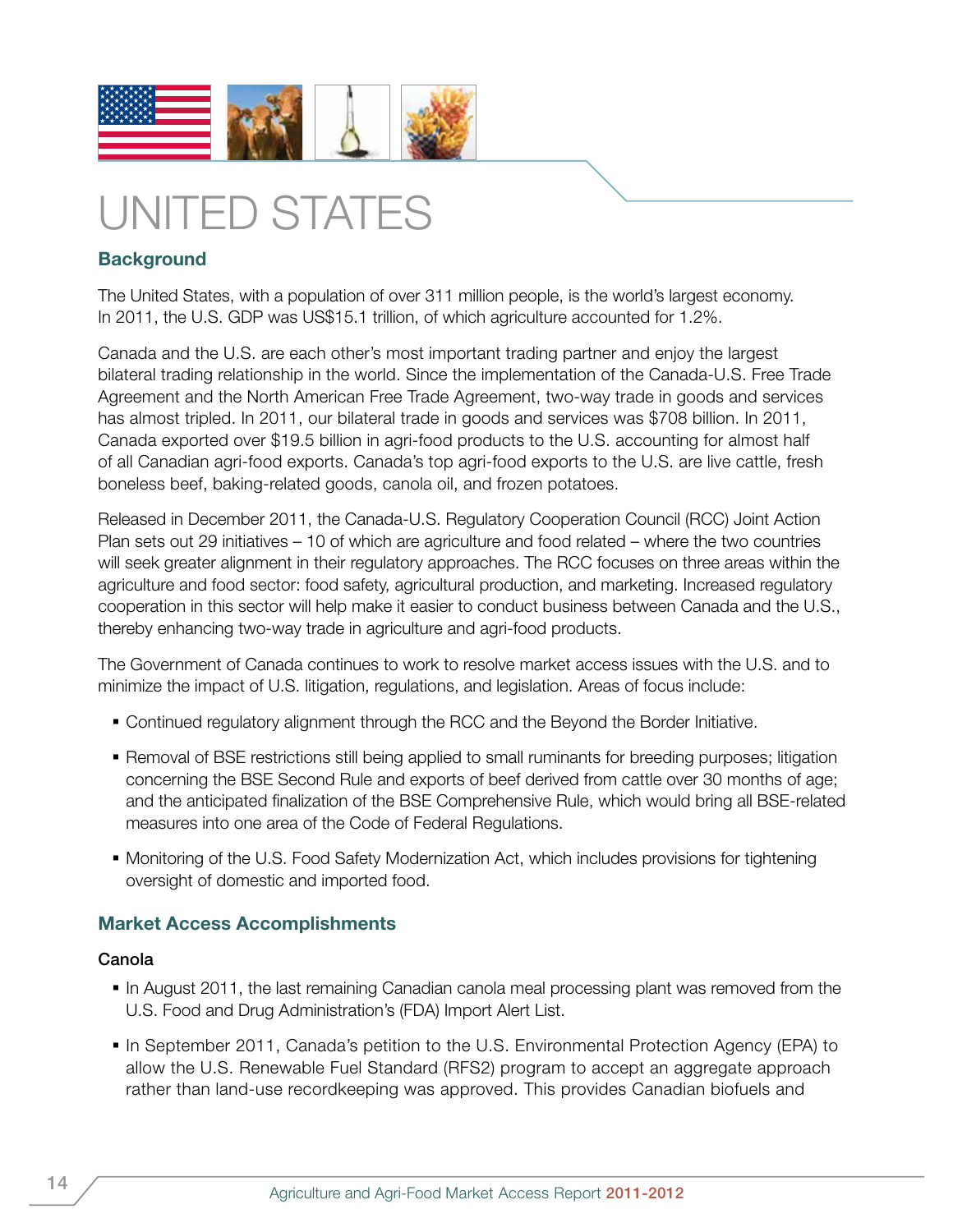feedstocks, particularly canola, with access to a market estimated to be worth approximately \$450 million.

## **Grain**

 In August 2011, the U.S. Department of Agriculture (USDA) agreed to restore access for the import of Canadian grain screening pellets into the U.S. from CFIA-approved facilities. Annual exports of grain screening pellets to the U.S. have been valued at up to \$10 million.

## Livestock

• In November 2011, a WTO panel released its final report determining that the U.S. COOL measure discriminates against foreign livestock and is inconsistent with WTO trade obligations. In June 2012, the WTO Appellate Body confirmed that finding.

## Rendered Products

In September 2011, Canada announced the successful conclusion of protocol negotiations for the export of bovine blood meal to the U.S. for access that was granted in 2007 as part of the BSE Second Rule. The value of Canadian blood meal exports to the U.S. is estimated to be \$4 million annually.

### Sheep and Goats

In March 2012, the USDA agreed to allow transit of small ruminants (sheep and goats) through eligible U.S. airports enroute to a third country. In 2002, the last year that Canadian small ruminants were eligible to enter the U.S., exports to all destinations were valued at \$12 million.

- Canada and the U.S. enjoy the largest bilateral trading relationship in the world, with two-way trade in goods reaching \$597 billion in 2011.
- **In 2011, bilateral trade in agriculture was valued at over \$38 billion.**
- Canadian canola and canola oil exports for biofuel production to the U.S. are valued at \$450 million.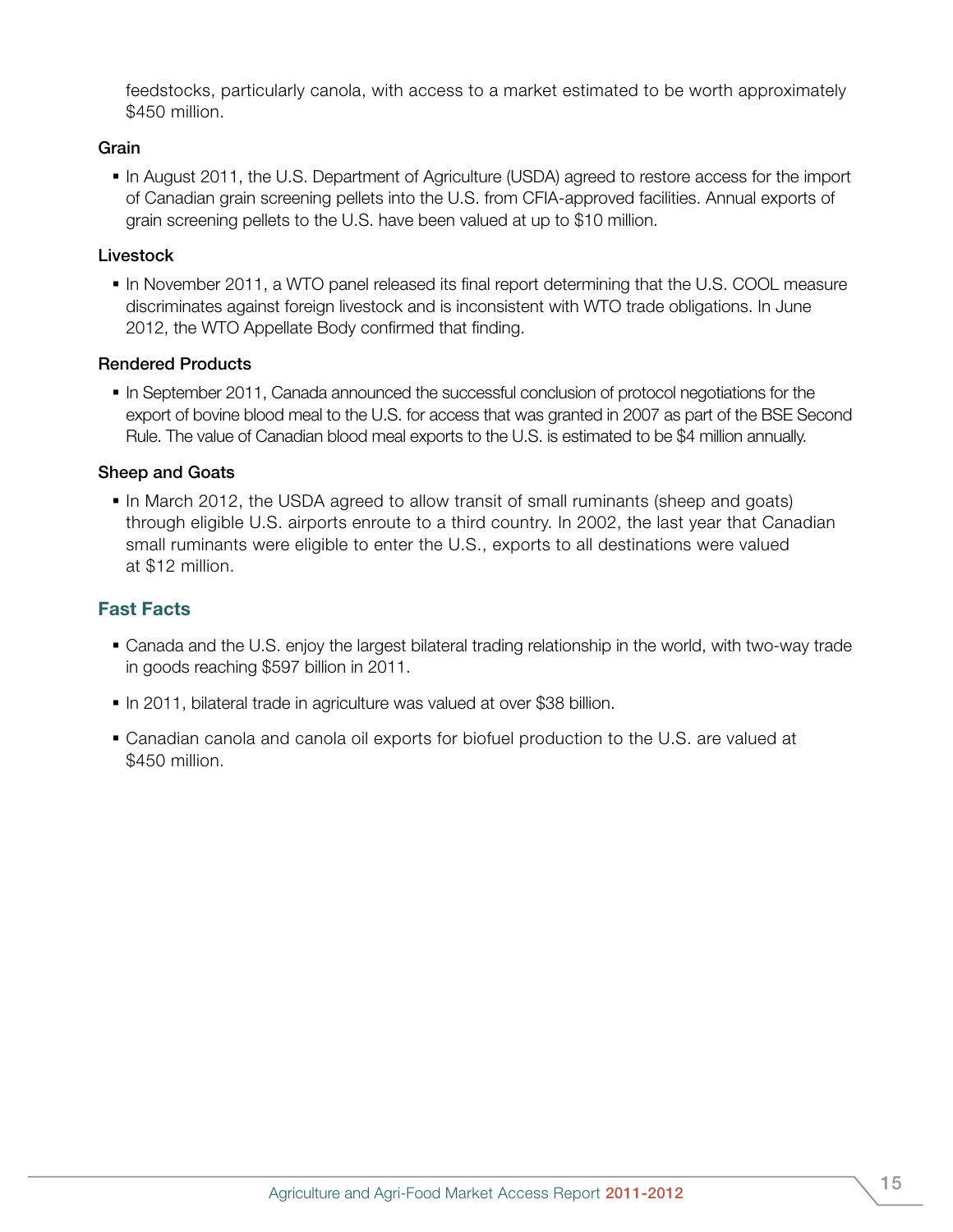# Success Story: WTO Ruling – Triumph for Canada



In June 2012, the WTO Appellate Body agreed with Canada's claim that U.S. country-of-origin labelling (COOL) discriminates against Canadian cattle and hogs. It marked a victory for these sectors and also demonstrated the effectiveness of government-industry collaboration.

Implemented by the U.S. in 2008, COOL introduced significant costs due to the need to segregate imported animals from domestic animals, which led American buyers to stop or limit purchasing Canadian cattle and hogs. This resulted in losses of hundreds of millions of dollars for the Canadian industry.

Canada immediately launched bilateral discussions to resolve the issue. However, the U.S. refused to amend COOL, forcing Canada to take its case to the WTO. The Government of Canada, along with the Canadian Cattlemen's Association (CCA), the Canadian Pork Council (CPC), and the Canadian Meat Council (CMC), worked tirelessly to support Canada's case that the COOL measures were reducing competitiveness and were a violation of U.S. trade obligations under the WTO agreement on Technical Barriers to Trade.

"We were able to coordinate a very complex and successful process to gather evidence to support the discrimination claim," said John Masswohl, Executive Director, International Relations, CCA. "Our case did not solely rely on legal arguments, but required hard data from producers. Because of the close cooperation between the Canadian government and the industry, we were able to collect this information, which was instrumental in putting forward a strong case."

The case was complex and costly for both the Canadian government and the industry, but the Appellate Body's decision, which is final, ruled that the U.S. will have to change COOL so that it does not discriminate against Canadian exports of cattle and hogs.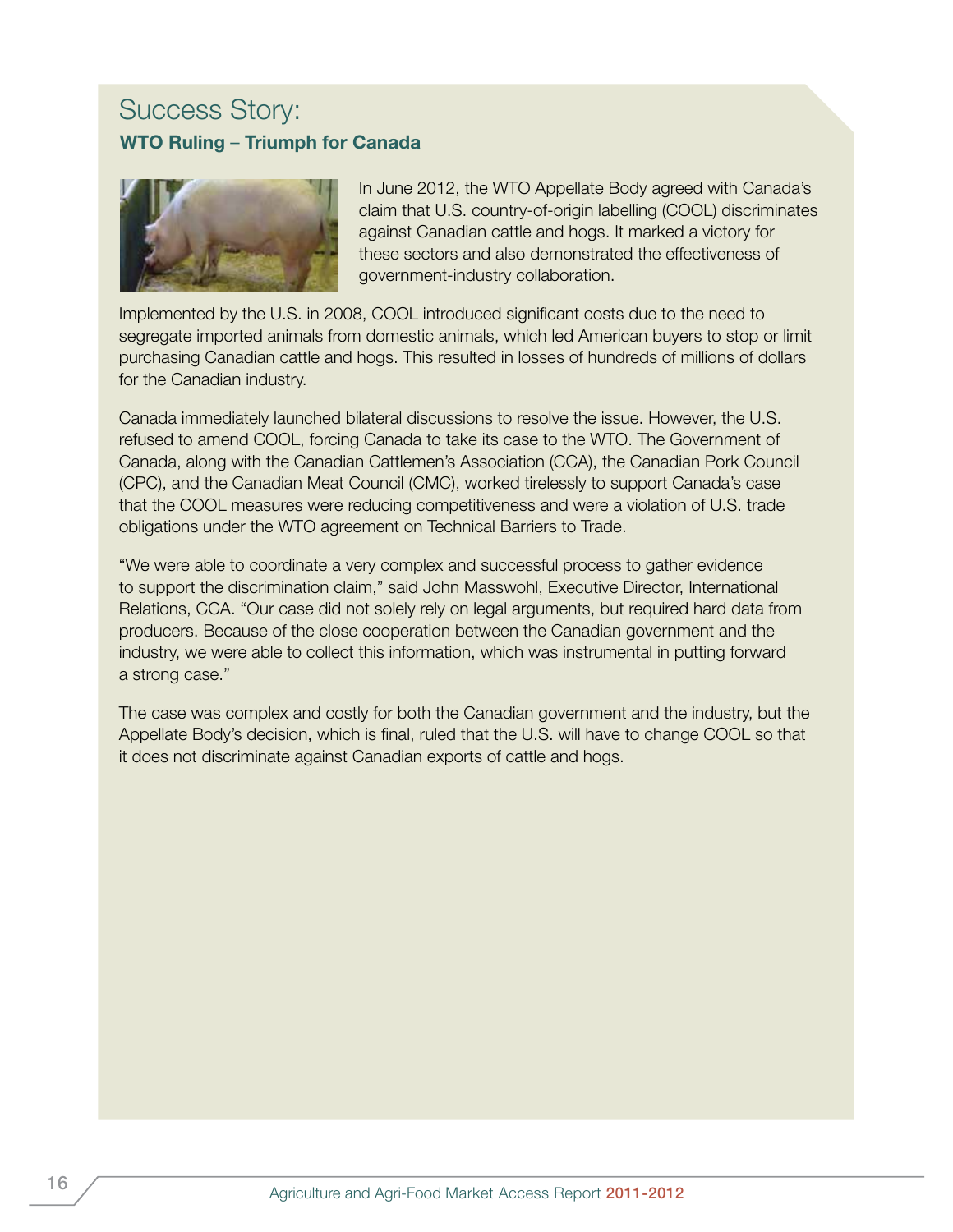# EMERGING MARKETS



# **CHINA**

# **Background**

China, with a population of over 1.3 billion, is the world's second largest economy. In 2011, China's GDP was US\$7 trillion, of which the agriculture sector accounted for 10%.

China continues to be Canada's third largest export market for agri-food products, with main exports being canola seed, canola oil, peas, canola meal, and mink furskins. In 2011, Canada's agri-food exports to China were \$2.7 billion.

Canada is actively engaged with deepening its trade and economic relations with China. The two countries recently jointly released the Economic Complementarities Study. The Study highlights the strong momentum and expansion in bilateral trade and investment relations. It also identifies a number of important complementarities and prospects for growth, at the same time as pointing to the need to address certain challenges to best take advantage of these complementarities, including those in the agriculture and agri-food sector. The Study concludes that the Canadian and Chinese governments should continue to deepen and strengthen bilateral trade and investment ties through appropriate bilateral instruments to ensure that Chinese and Canadian citizens can continue to build a prosperous and sustainable future.

The Government of Canada, along with industry, continues to build a strong trade relationship with China. Significant agreements between the CFIA and China's General Administration for Quality Supervision, Inspection and Quarantine (AQSIQ) have been signed, further opening the market for Canadian industrial bovine tallow exports to approved Chinese importing facilities and working to resolve issues surrounding blackleg in canola. AAFC organized a food safety workshop in March 2012 in Ottawa for several Chinese scientists and regulators from the newly formed Centre for Food Safety Risk Assessment at China's Ministry of Health. Participants discussed Canada's approach to food safety risk assessment, risk communication, and the application of international risk assessments on domestic policies.

Looking ahead, the Government of Canada's efforts will focus on: increasing access for Canadian beef and beef products; continuing access for canola; China's approval of additional Canadian beef plants for export; regaining access for poultry from British Columbia and Manitoba; and expanding market access for cherries, timothy hay, and live cattle.

# Market Access Accomplishments

### Alfalfa hay

In March 2011, China approved a plant health protocol to allow the import of Canadian alfalfa hay. Between March and May 2012, Canada exported \$220,480 worth of alfalfa hay to China.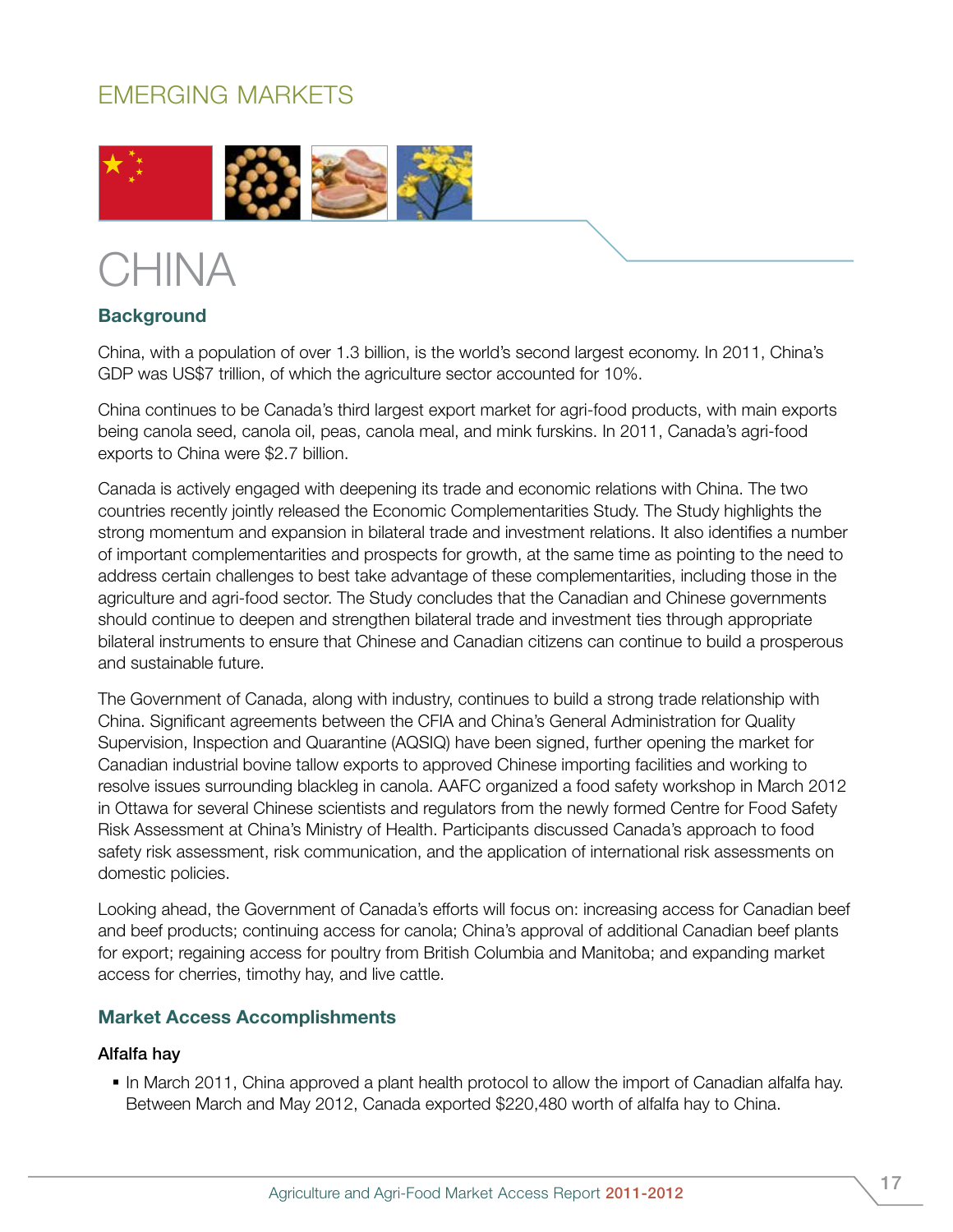### Beef, beef products, tallow, and dairy

- In June 2011, agreement was reached to allow entry of Canadian UTM deboned beef. Canada thus became the first BSE-affected country to regain access to China's market for beef. Industry estimates that the Chinese market will be worth \$110 million once full access for Canadian beef and cattle is achieved.
- In August 2011, Canada negotiated a new Canadian Dairy Export Certificate that will allow Canadian dairy manufacturers that meet regulatory requirements to export their products to China. In 2011, Canada exported \$3.84 million worth of dairy products to China.
- In February 2012, the *Cooperative Arrangement on Inspection and Quarantine Access Issues* was signed. It includes provisions for technical exchanges regarding the export of bone-in beef and offal derived from UTM animals and the creation of a Joint Technical Working Group on export conditions for Canadian dairy cattle. It also includes a commitment to complete on-site inspections of additional Canadian beef export establishments to further facilitate trade in beef and beef products.
- As the result of the Tallow Protocol signed during the Prime Minister's February 2012, China confirmed in May 2012 that trade in Canadian bovine tallow for industrial use can resume to approved Chinese importing facilities. Industry estimates that the Chinese market for Canadian tallow for industrial use could be valued at up to \$50 million annually.

### Canola

- In July 2011, Canada secured an extension to the transitional trade measures granted by China in 2010 related to blackleg, a fungus common in Canada. This provided continued access for exports of Canada's canola seed crop. In 2011, Canada exported \$1.6 billion in canola products to China.
- In February 2012, a Memorandum of Understanding (MOU) between Canada and China was signed that will support research aimed at more effectively mitigating risks associated with blackleg. This research is expected to provide long-term trade stability for Canadian canola products.

- Canadian pulse exports to China increased from approximately 67,000 tonnes in 2002 to more than 586,000 tonnes in 2010, almost all of which is peas.
- Canadian exports of pork and pork products to China rose from \$58.8 million in 2010 to \$201.8 million in 2011.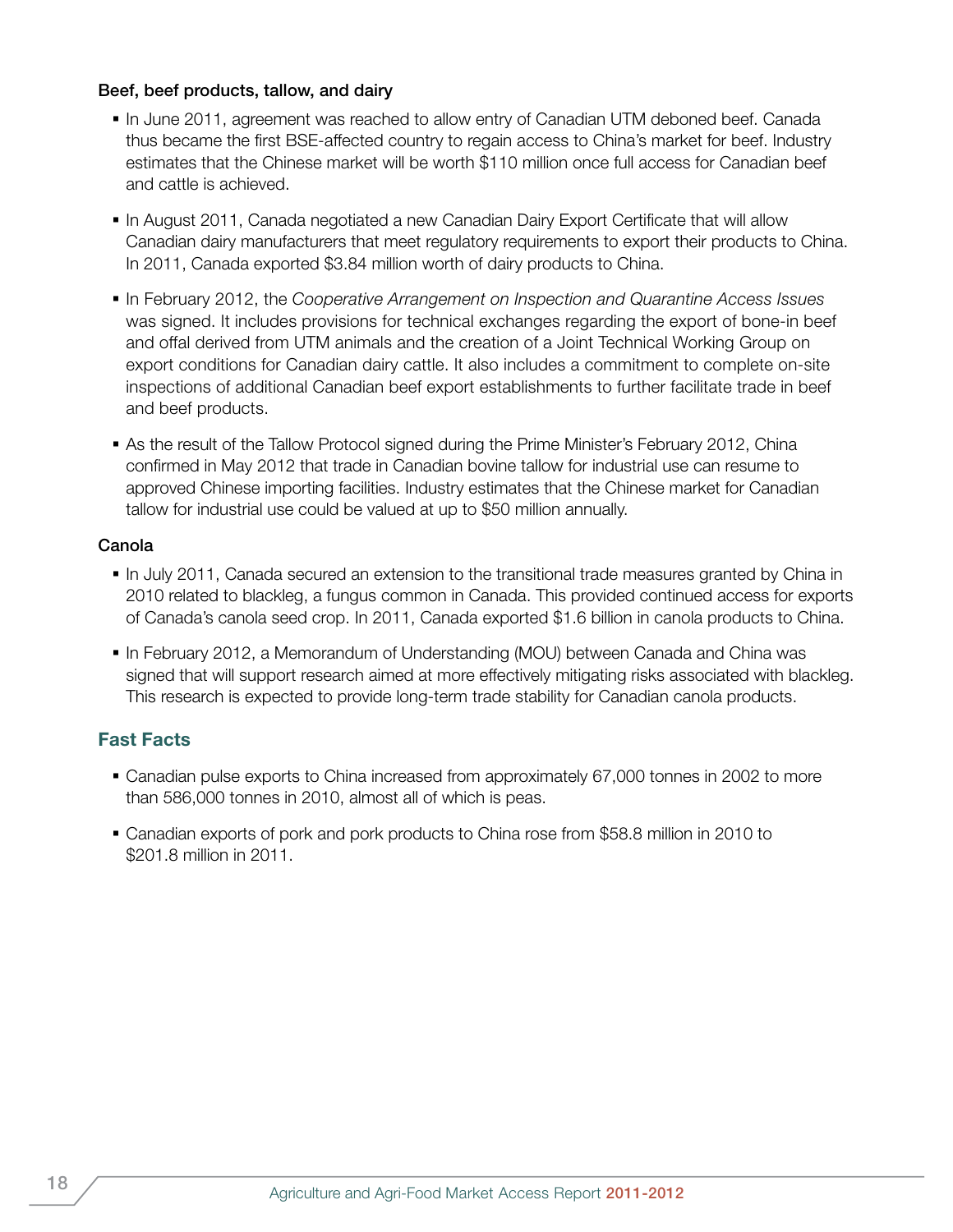# Success Story: Canadian Canola to China – Rapid Collaborative Response Maintains Access



In November 2009, shipments of Canadian canola enroute to China were mid-ocean when news came that China would not accept canola testing positive for Leptosphaeria maculans, commonly called blackleg. China feared that its rapeseed crop could be infected with the fungal disease.

The Government rapidly moved into action to find a solution that would keep the doors open to China, which in 2008-09 had imported 2.8 million tonnes of Canadian canola with a value of \$1.3 billion. "Our mandate enabled us to do exactly what the situation demanded," said Fred Gorrell, Director General of the Market Access Secretariat, AAFC, "Within days, we were on the ground in China working to keep the border open to Canadian canola."

Working closely with the Canola Council of Canada (CCC) and Chinese authorities, an exemption was secured allowing Canadian canola to be delivered to Chinese processing plants that were located away from major rapeseed growing areas. It was a mutually beneficial agreement: China was able to continue to receive high-quality Canadian canola to meet its needs while addressing its concerns about its rapeseed crop, and the Canadian canola industry was able to maintain access to this important market.

During the following years, Canada and China's ongoing efforts continued to move forward on maintaining and expanding access for Canadian canola. In 2010 and 2011, extensions to the transitional agreement were secured. In 2010, a joint Canadian government-industry research project was launched that aims to develop a long-term solution based on science. This project was further expanded in 2012 following further discussions with Chinese experts.

Keeping this valuable market open was the result of the integrated and collaborative approach of AAFC, the CFIA, and DFAIT and a common goal: to maintain access to one of our most important markets for canola.

Other commodities can learn from this experience. Jim Everson, Vice-President of Corporate Affairs, CCC, advises industry and government to, "Genuinely listen to the issues of the importing country and work to offer solutions that are commercially and operationally feasible."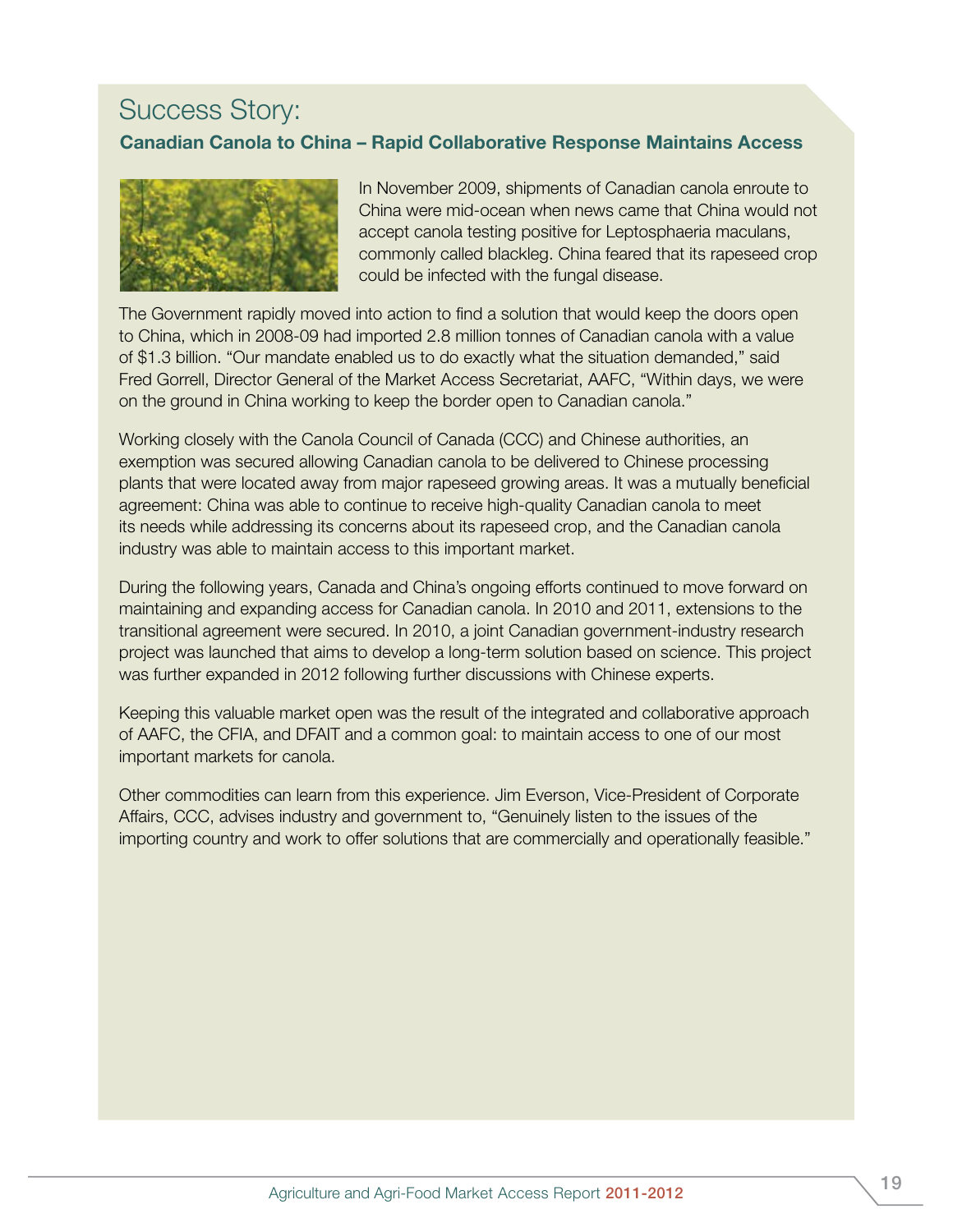

# INDIA

# **Background**

India has the world's second largest population, with 1.2 billion people. In 2011, India's GDP was US\$ 1.9 trillion, of which agriculture accounted for 17.2%.

India is Canada's sixth largest agri-food export market. In 2011, Canada's agri-food exports to India were valued at \$640 million. Pulse crops (peas, lentils, and chickpeas) accounted for 98% of agri-food exports, followed by whey and mustard seeds. In addition to being a key market for Canadian pulses, India has the potential to be a priority market for many other Canadian agricultural products, including grains, oilseeds, animal genetics, fodder, fats and oils, processed foods, beverages, and confectionery.

The Government is committed to building on our strong ties with India to create new opportunities and strengthen the economies of both countries. The Government is currently negotiating a Comprehensive Economic Partnership Agreement with India.

Canada continues to work with India to resolve market access issues in commodities such as: pulses, cereal grains (wheat, malting barley, oats), canola seed, live animals (cattle and swine), and bovine semen.

# Market Access Accomplishments

### Horses

In June 2011, India granted access to its market for Canadian breeding horses. India's total imports of horses were valued at \$4.1 million in 2011.

### Pulses

 In August 2011, India agreed to extend the pulse fumigation derogation granted for Canadian pulses to March 31, 2012, which was followed by a further extension until the end of March 2013. In the meantime, Canada and India continue to work on a sustainable solution. India is Canada's largest market for pulses, worth \$632.6 million in 2011.

- India is one of the fastest growing economies in the world, growing at an average annual rate of 5.8% in the last two decades.
- In 2010, Canada's exports of pulses to India were valued at \$415.6 million: in 2011, they increased by \$217 million to \$632.6 million.
- In 2011, Canada's agri-food exports to India totalled over \$640 million.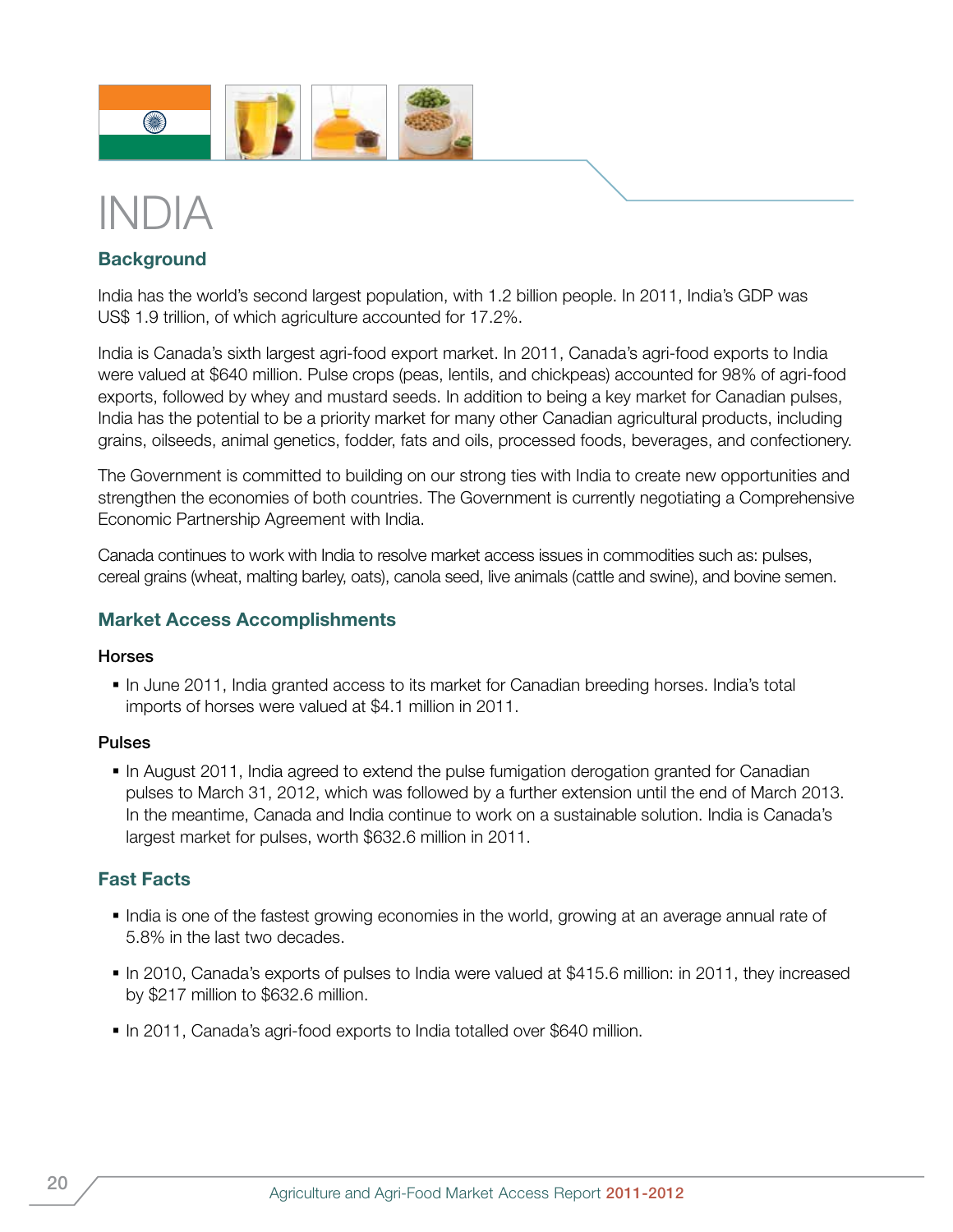

# INDONESIA

# **Background**

Indonesia, with a population of 235 million, had a GDP of US\$823 billion in 2011, of which the agriculture sector accounted for 14.7%.

Indonesia was Canada's 16<sup>th</sup> largest overseas market for agriculture exports in 2011, with a value of approximately \$356 million. In 2011, Canada's main exports to Indonesia were non-durum wheat, meat flours and meals, peas, malt extract and frozen fries. Exports of Canadian prepared foods and seafood have experienced significant growth over the past four years.

The Government of Canada has been working to secure improved access for Canadian agriculture and agri-food exporters to this growing market. Ongoing market access issues include: bans on bone-in beef products, offal and tallow, live cattle, sheep, and goats and their embryos and semen; obtained recognition of Canada's national seed potato certification program; trade requirements for fresh cherries; and the need for recognition of Canada's field crops and horticulture food safety systems under a new regulation.

# Market Access Accomplishments

### Rendered Products

- Canada successfully worked with Indonesia to rescind a plan to temporarily ban Canadian rendered animal by-products in response to Canada's 18<sup>th</sup> reported BSE case, thereby protecting a market worth approximately \$18 million in 2011.
- In November 2011, Canada secured release of delayed import permits for shipments of rendered animal by-products. This provided clearance for entry into Indonesia of approximately 7,800 tonnes of such product and one shipment of blood meal, worth an estimated \$3.7 million.

- Indonesia is expected to register an average of 6.5% annual GDP growth through 2012, as forecast by the Organisation for Economic Co-operation and Development (OECD).
- From 2010 to 2011, Canadian exports of agri-food and seafood to Indonesia increased by 50.3% to \$372 million.
- In 2011, the Indonesian market for Canadian wheat was \$297 million and \$15 million for Canadian horticulture exports.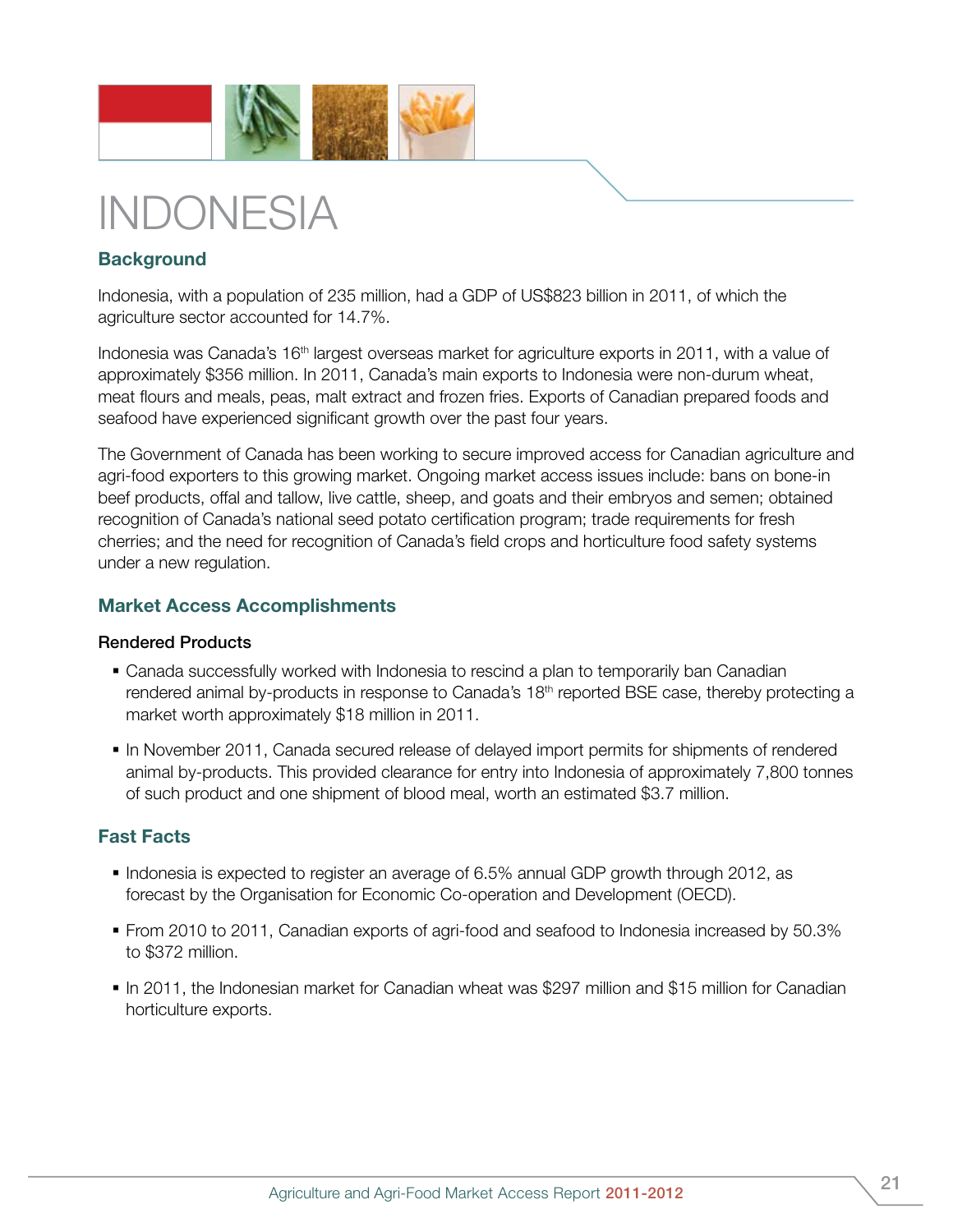

# RUSSIA

# **Background**

The Russian Federation (Russia), with a population of 142.9 million, had a GDP of US\$1.8 trillion in 2011, of which the agriculture sector accounted for 4.5%. Russia is one of the world's largest importers of food products, notably meat.

In 2011, Russia was Canada's 13<sup>th</sup> largest agri-food export market. Canada's total exports of agriculture and agri-food products to Russia increased from \$278 million in 2010 to \$448 million in 2011. Top exports include pork, beef, pet food, live cattle and swine.

After 18 years of intensive negotiations, Russia became a full participating member of the World Trade Organization on August 22, 2012. Commitments and obligations taken by Russia will provide a more predictable and stable business environment in the future.

Russia's interest in Canadian products and expertise continues to increase. Canada is an ideal partner for Russia to help its livestock sector develop to its full potential through the provision of key agricultural inputs, such as machinery, technology, knowledge, and expertise. To this effect, Canada and Russia are implementing a bilateral cooperation agenda as discussed in the Agriculture Working Group of the Canada-Russia Intergovernmental Economic Commission meeting of June 2011.

In parallel, Canada continues to work to resolve market access issues with Russia, including: the approval of additional establishments eligible to export meat products and the negotiation of veterinary export certificates to comply with requirements of the Customs Union (CU).

# Market Access Accomplishments

### Approval of additional meat establishments

 As a result of the May-June 2011 inspection visit, ten additional establishments were deemed eligible to export beef to Russia. In 2011, Russia was Canada's fifth largest market for beef exports.

- In 2011, Russia's annual average imports of livestock and genetics from Canada were worth \$37.3 million.
- Canada was the largest provider of imported pure-bred breeding swine to Russia in 2010 with exports valued at \$8 million, representing one quarter of the market share.
- In 2011, Canada's agri-food exports to Russia included pork valued at \$358 million, beef valued at \$24 million, and soybeans valued at \$22 million.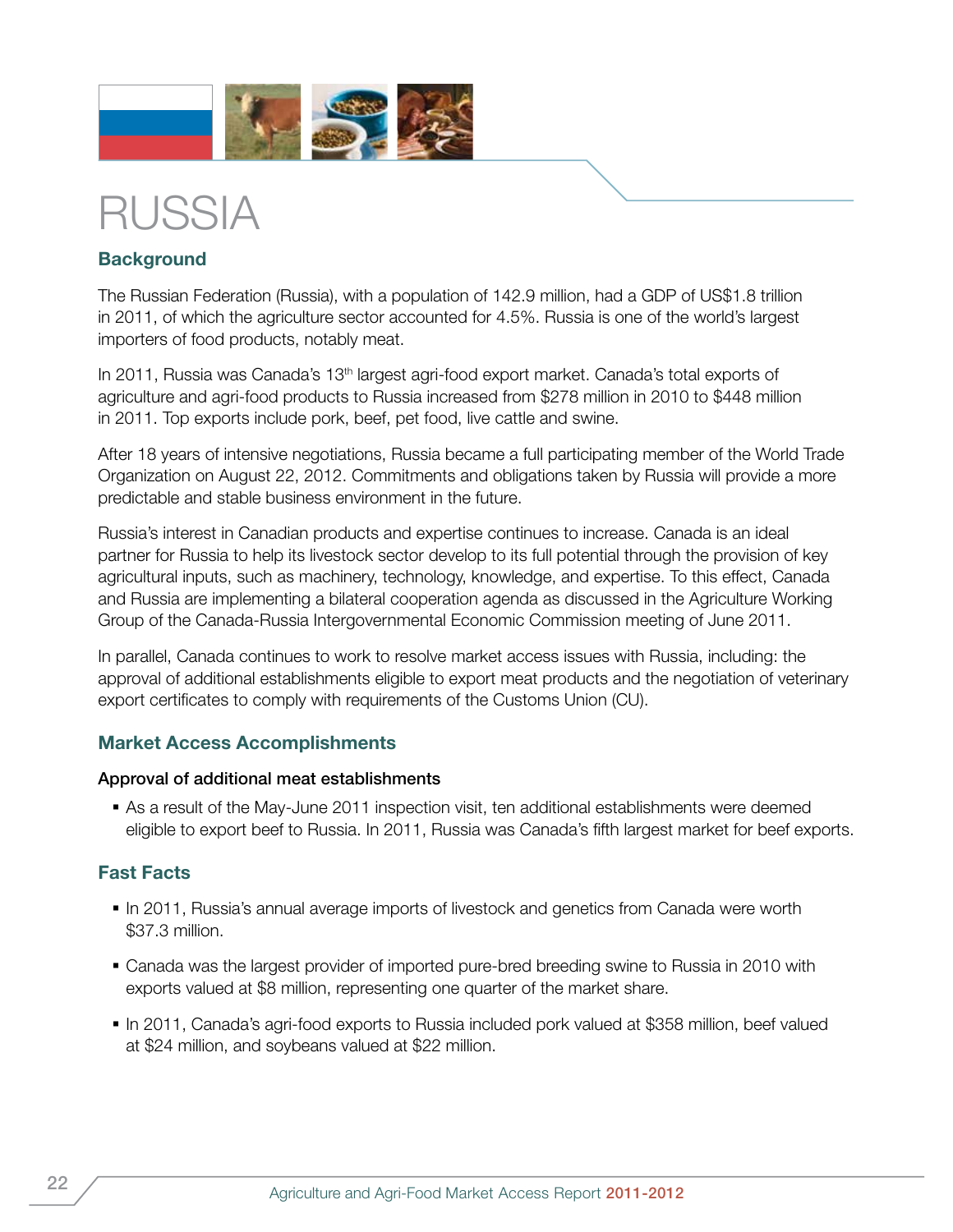# Success Story: Canada Provides Leadership on International Collaboration on Low Level Presence



"Low level presence", or "LLP", refers to the unintended presence, at low levels, of a genetically modified (GM) plant that is authorized for commercial use or sale in one or more countries but is not yet authorized in an importing country. With the rapid adoption of biotech crops in many countries, incidences of LLP – and the trade disruptions that they create –

are expected to increase. "A mere trace of an unapproved GM plant can prevent a shipment of grains, seed, food, or feed from entering an importing market. This costs importers, exporters, and farmers millions in lost sales and increases costs for governments and industry for monitoring, testing, and risk analysis," said Jim Everson, Vice-President of Corporate Affairs for the Canola Council of Canada.

The potential for low level presence is unavoidable. As Janice Tranberg of CropLife Canada explains, "Once a GM crop is authorized for use in a country, trace amounts of that crop may become mixed with other varieties or crops in that country. This can happen during cultivation, harvest, transportation, storage, or processing. Even when best management practices are applied, it is difficult to completely prevent comingling from occurring. As a result, a GM crop may be present at low levels in agricultural products that are exported from that country."

The need to address LLP is recognized internationally and has been discussed at global trade organizations, such as the Codex Alimentarius Commission, the OECD, and Asia Pacific Economic Cooperation. In March 2012, Canada hosted and co-chaired with Paraguay the first International Meeting on Low Level Presence (LLP). Senior officials representing 15 countries met in Vancouver to develop a common understanding of the issue and approaches for managing situations of LLP. Participating countries were Argentina, Australia, Brazil, Canada, Chile, Costa Rica, Indonesia, Mexico, New Zealand, Paraguay, the Philippines, Russia, the United States, Uruguay, and Vietnam. Canadian industry representatives also attended, including the Canada Grains Council, the Canola Council of Canada, and CropLife Canada.

Outcomes of the Vancouver meeting included an International Workplan on LLP, which outlines areas for international collaboration, and an International Statement on LLP outlining the strategic directions, objectives, and intentions of the group. The second International Meeting on LLP took place in September 2012 in Rosario, Argentina.

"The Vancouver meeting provided the opportunity for us to roll up our sleeves and build the level of understanding and international cooperation that is needed for real solutions that will keep markets open," said Dennis Stephens of the Canada Grains Council. "The meeting was an important first step. And Canada's leadership was critical for creating the momentum required for change." The groundwork established in Vancouver has provided a base that continues to facilitate global recognition for the need to collaborate and work toward global solutions to LLP.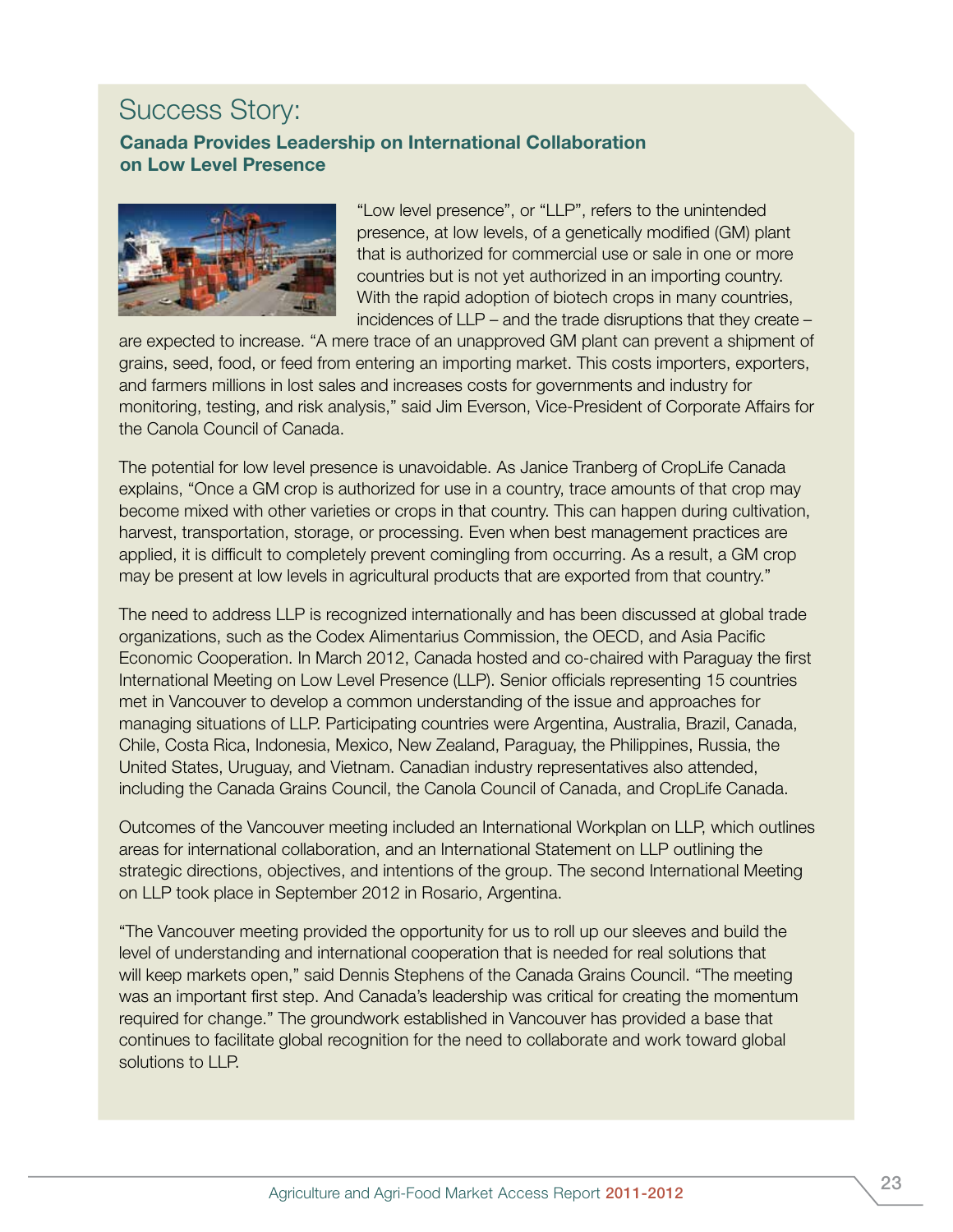# BROADER MARKET ACCESS ACTIVITIES: HIGHLIGHTS FROM AROUND THE GLOBE

In addition to the market access accomplishments in the ten priority markets, the Federal Market Access Team worked with industry and the provinces and territories to improve market access for Canadian agricultural products in the following countries, as well as in many other countries around the globe.

## Argentina

In August 2011, Canada and Argentina agreed on export certification for bovine semen. In 2011, Canadian exports of bovine semen to Argentina totalled \$3.3 million (approximately 20% of the total value of Argentina's bovine semen imports).

## Azerbaijan

In February 2012, Azerbaijan agreed to export conditions to allow entrance of Canadian cattle. The bulk of sales are expected to be in dairy genetics. This is a new market for Canadian exporters, and an important step forward in Canada's agricultural trade relationship with Azerbaijan.

### Bolivia

In June 2011, Canada and Bolivia agreed on export certification for bovine embryos.

### Cambodia

In October 2011, Cambodia approved access for Canadian live swine, opening a new market for Canadian producers and exporters. Cambodia imported \$4 million worth of live breeding swine from the world in 2011.

### Colombia

 In February 2012, Colombia issued resolutions to enact the Tariff Rate Quotas for pork, beef, and beans that were negotiated under the Canada-Colombia Free Trade Agreement. In 2011, Canada exported \$2.15 million in beef, over \$20 million of pork and pork products, and over \$58.8 million of beans to Colombia.

### Ecuador

In May 2011, access for bovine semen into Ecuador was restored. In 2011, Canadian exports totalled \$204,000 or approximately 12% of the total value of Ecuadorian imports from all international suppliers.

### Gulf Cooperation Council

The Gulf Cooperation Council (GCC) is a regional trading block that includes Bahrain, Kuwait, Oman, Qatar, Saudi Arabia, and the United Arab Emirates (UAE).

- In June 2011, the GCC lifted the ban on the import of live cattle. Veterinary health certificates are negotiated individually with each GCC member country. In December 2011, Canada and the UAE reached agreement on health certificates for live cattle.
- In June 2012, Canada reached an agreement with Qatar on health certificates for live cattle.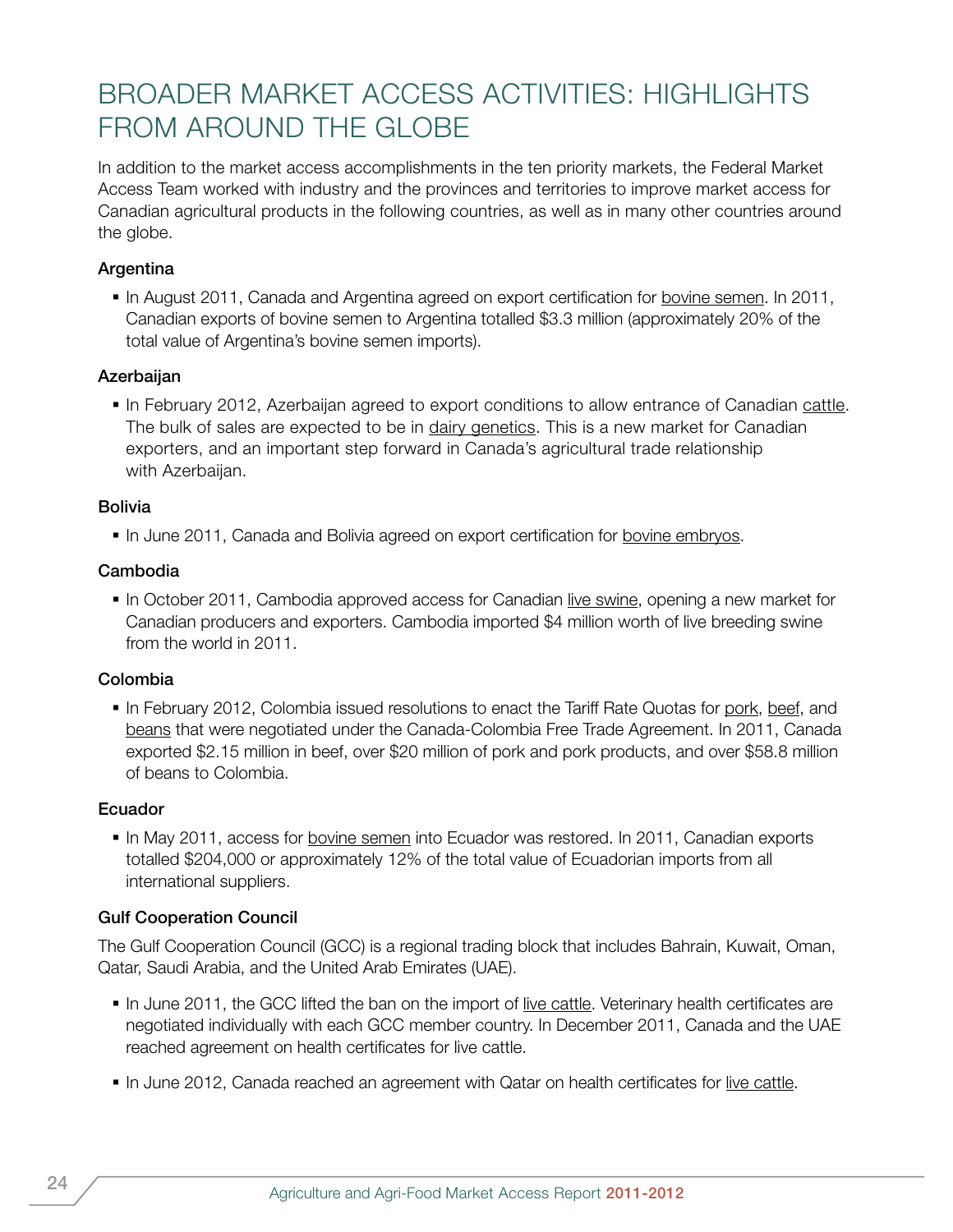In August 2011, Canada reached agreement with Oman on health certificates for exports of milk and dairy products for human consumption.

## **Honduras**

 In June 2011, Canada and Honduras signed an MOU regarding exports of Canadian seed potatoes. In 2011, the total Honduran market for imported seed potatoes reached \$1.64 million, of which Canada supplied 10%.

# Malaysia

In September 2011, Canada secured access to Malaysia for sheep and goat semen and embryos, worth approximately \$275,000.

# Moldova

In August 2011, Canada gained access to Moldova for cattle.

# Peru

- In July 2011, the CFIA activated the export certificate for live swine to Peru, after both countries agreed on export conditions.
- In February 2012, Peru re-opened its market to Canadian cattle imports, estimated to be valued at more than \$2.5 million. In June 2012, Peru re-opened its market for bone-in beef derived from animals under 30 months of age, boneless beef from animals of all ages, and offal. This market could be worth up to \$2 million annually.

# **Philippines**

- In April 2011, Canada secured approval of an Alberta horse meat establishment, inspected in June 2010, for exports to the Philippines.
- In January 2012, access to the Philippines for live cattle, sheep, and goats was secured. The Philippines annually imports \$9 million worth of cattle and \$300,000 worth of sheep and goats.

# **Serbia**

In September 2011, Canada secured access to Serbia for <u>live sheep and goats</u>. Industry estimates this new access to have an initial worth of approximately \$25,000.

# Singapore

- In May 2011, Singapore lifted all avian influenza-related restrictions on Canadian poultry. Canada exported \$87,000 worth of poultry products to Singapore in 2011.
- In November 2011, Canada successfully renegotiated export certificates for rendered fats for industrial use exported to Singapore. In 2011, Singapore imported \$36,000 worth of tallow for industrial use.

# **Tajikistan**

In August 2011, Canada gained access for bovine embryos, opening a new market.

# **Thailand**

• In April 2011, Thailand approved health certificates for Canadian bovine embryos, opening a new market.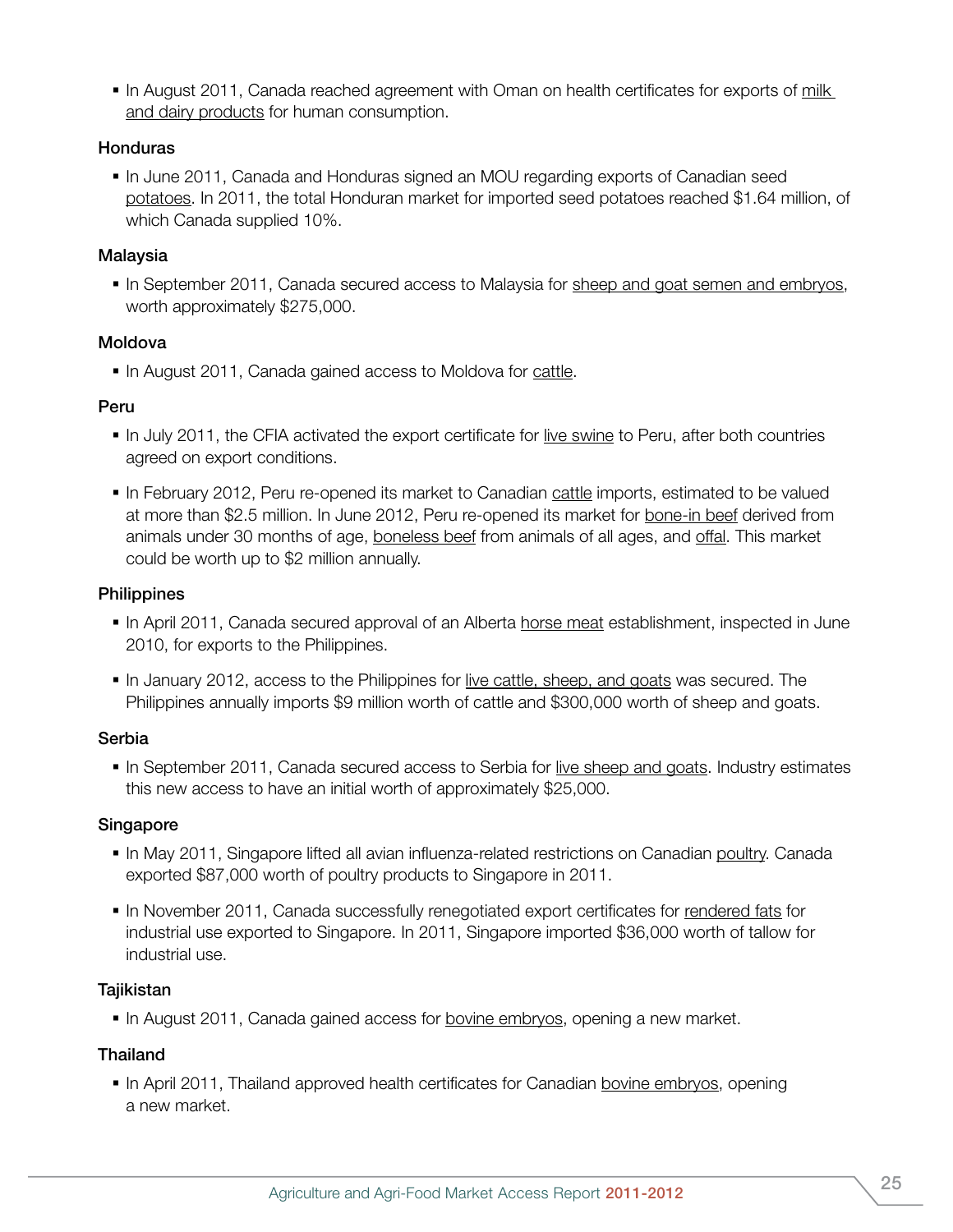## **Uruguay**

In May 2011, Uruguay recognized Canada as a country free of bacterial wilt of alfalfa. The value of Canadian alfalfa exports to Uruguay in 2011 totalled \$725,000 representing 55% of the total value of Uruguayan imports from all international suppliers.

#### Vietnam

- In August 2011, Vietnam approved exports of live breeding cattle, sheep, and goats from Canada. This enables access to a market worth approximately \$50 million.
- In August 2011, Canada's food safety control system for fresh foods of plant origin was approved by Vietnam under a new regulation requiring countries to receive approval prior to exporting to Vietnam. This approval protects ongoing market access for products such as soybeans, barley, wheat, cherries, and apples – worth approximately \$56.2 million in 2011.

# Success Story:

# Sharing Knowledge Helps Maintain Access



The Canadian International Grains Institute (Cigi) provides technical expertise, support, applied research, and customized training to Canada's grain growers, processors, and users and to customers around the world. In March 2012, the Government and the Canadian Grain Commission (CGC) joined with Cigi to present the Latin American Grain Quality

Seminar. Participants included government and industry officials from Colombia, Peru, Costa Rica, Honduras, Argentina, Chile, and Mexico, who spent a few days in Winnipeg learning about Canada's grain quality assurance system, inspection procedures, and the export certification process.

The seminar emphasized how government and industry work together to deliver Canada's world-class food safety system. Participants learned about the scope and rigor of the grain quality assurance systems provided by the CFIA and CGC, while site visits and guest speakers demonstrated the commitment of the Canadian grain producers and processors to ensuring the quality and safety of their grains, pulses, and oilseeds.

Building understanding of Canada's world class food safety and inspection system helps ensure uninterrupted trade access for Canadian producers. "Cleaning processes, grading policies, and certification practices are some of the key concerns for importers," explained Rick Morgan, Manager, Business Development, Cigi. "But when they learn about the Canadian grains industry and our high-level of quality controls and inspection, grading, and handling processes, they have greater confidence in Canadian grain products. And that lessens the potential for market access issues."